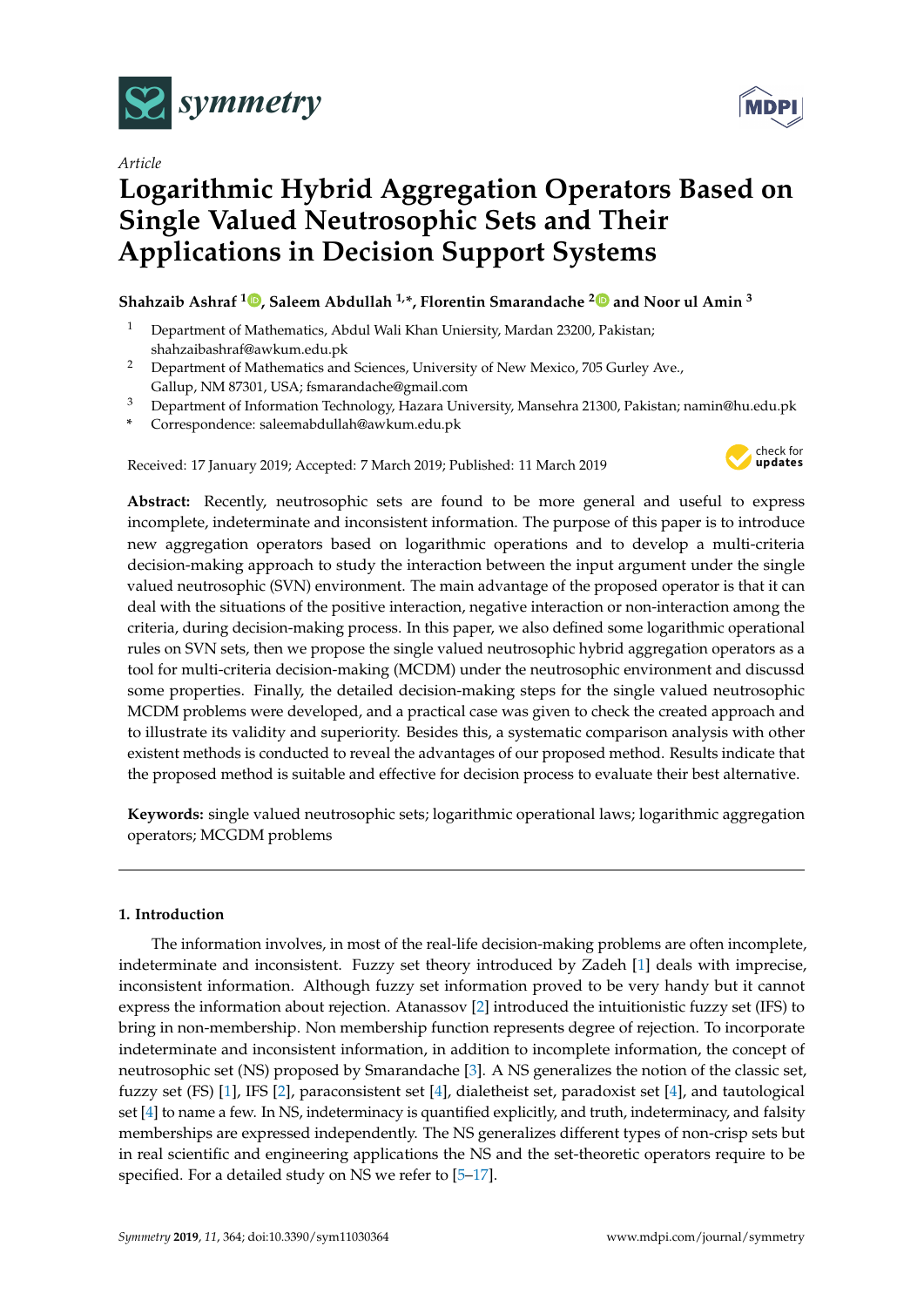#### *Related Work*

Most of the weighted aggregation operators consider situations in which criteria and preferences of experts are independent, which means that additivity is a main property of these operators. However, in real life decision-making problems, the criteria of the problems are often interdependent or interactive.

Most of the weighted average operators are based on the basic algebraic product and algebraic sum of single valued neutrosophic numbers (SVNNs) which are not the only operations available to model the intersection and union of SVNNs. The logarithmic algebraic product and sum are two good alternatives of algebraic operations which can be used the model intersection and union of SVNNs. Moreover, it is observed that in the literature there is little investigation on aggregation operators utilizing the logarithmic operations on SVNNs. For a detailed review on the applications of logarithmic operations, we refer to [\[10\]](#page-21-1). As already mentioned that the single valued neutrosophic set (SVNS) is an effective tool to describe the uncertain, incomplete and indeterminate information. The logarithmic single valued neutrosophic hybrid and logarithmic generalized single valued neutrosophic algebraic operators have the ability to express interactions among the criteria and it can replace the weighted average to aggregate dependent criteria for obtaining more accurate results. Motivated by these, we find it interesting to develop the logarithmic single valued neutrosophic hybrid aggregation operators for decision-making with neutrosophic information.

Also, we proposed the possibility of a degree-ranking technique for SVNNs from the probability point of view, since the ranking of SVNNs is very important for decision-making under the SVN environment. Furthermore, we proposed a multi-criteria decision-making model based on the logarithmic single valued neutrosophic hybrid weighted operators. Forstudy the multi-criteria decision-making models, we refer [\[18–](#page-21-2)[31\]](#page-21-3).

The aim of writing this paper is to introduce a decision-making method for MCDM problems in which there exist interrelationships among the criteria. The contributions of this research are:

(1) A novel logarithmic operations for neutrosophic information is defined, which can overcome the weaknesses of algebraic operations and obtain the relationship between various SVNNs.

(2) Logarithmic operators for IFSs are extended to logarithmic single-valued neutrosophic hybrid operators and logarithmic generalized single-valued neutrosophic operators, namely, logarithmic single valued neutrosophic hybrid weighted averaging (L-SVNHWA), logarithmic single valued neutrosophic hybrid weighted geometric (L-SVNHWG), logarithmic generalized single-valued neutrosophic weighted averaging (L-GSVNWA) and logarithmic single-valued neutrosophic weighted geometric (L-GSVNWG) to SVNSs, which can overcome the algebraic operators drawbacks.

(3) A decision-making approach to handle the MCDM problems under the neutrosophic informations is introduced.

To attain our research goals which are stated above, the arrangement of the paper is offered as: Section [2](#page-1-0) concentrates on basic definitions and operations of existing extensions of fuzzy set theories. In Section [3,](#page-4-0) some novel logarithmic operational laws of SVNSs are presented. Section [4](#page-7-0) defines the logarithmic hybrid aggregation operators for SVNNs. In Section [5,](#page-16-0) an algorithm for handling the neutrosophic MCDM problem based on the developed logarithmic operators is presented. In Section [5.1,](#page-16-1) an application to verify the novel method is given and Section [5.2](#page-18-0) presents the comparison study about algebraic and logarithmic aggregation operators. Section [6](#page-20-5) consists of the conclusion of the study.

## <span id="page-1-0"></span>**2. Preliminaries**

This section includes the concepts and basic operations of existing extensions of fuzzy sets to make the study self contained.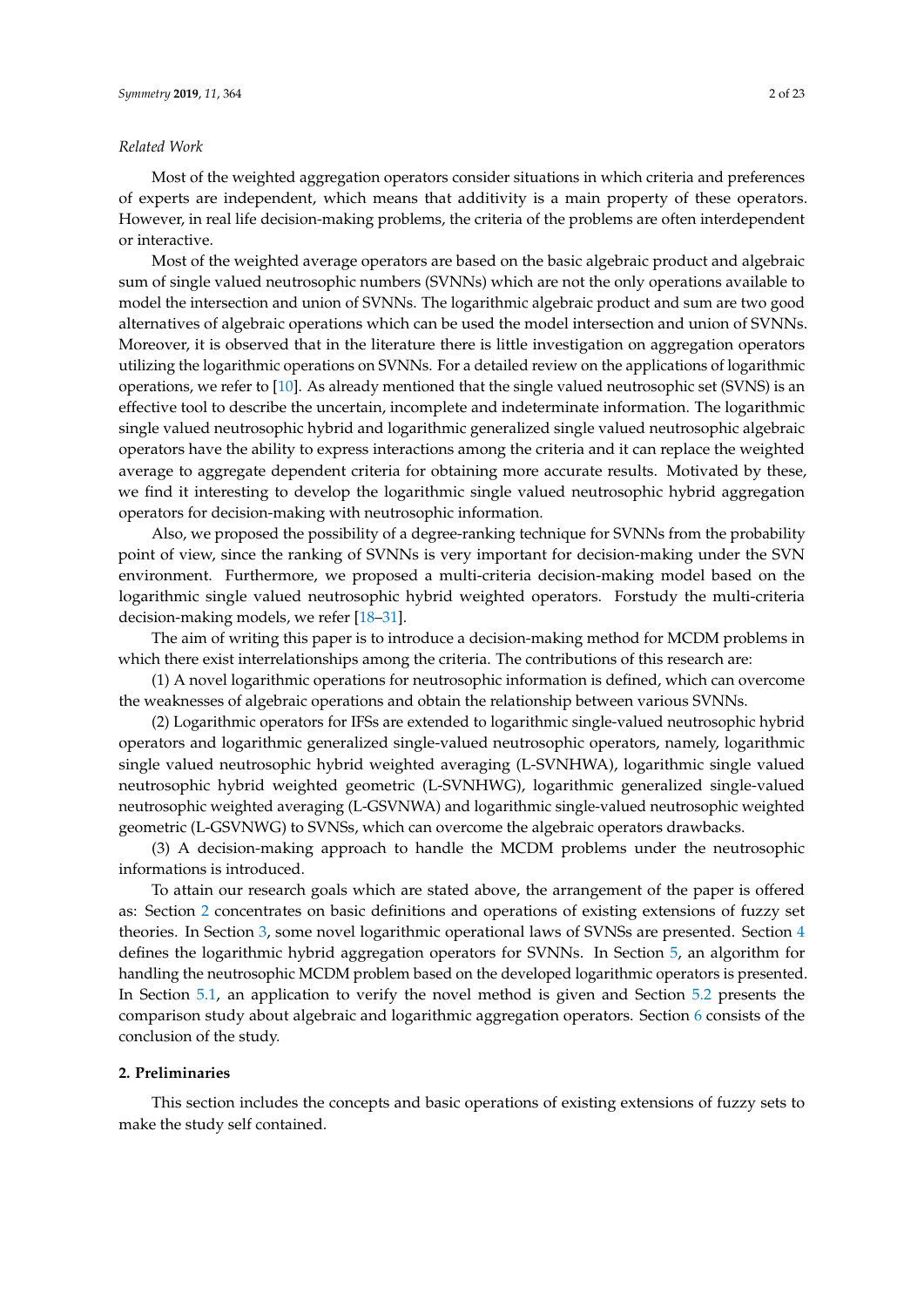**Definition 1.** [\[2\]](#page-20-1) For a set  $\Re$ , by an intuitionistic fuzzy set in  $\Re$ , we have a structure

$$
\zeta = \{ \langle P_{\sigma} (r) \, , N_{\sigma} (r) \rangle \, | r \in \Re \}, \tag{1}
$$

*in which*  $P_{\sigma}: \Re \to \Theta$  and  $N_{\sigma}: \Re \to \Theta$  indicate the membership and non-membership grades in  $\Re, \Theta = [0,1]$ *be the unit interval. Also the following condition is satisfied by*  $P_\sigma$  *and*  $N_\sigma$ *,*  $0 \le P_\sigma(r) + N_\sigma(r) \le 1$ *;*  $\forall r \in \Re$ *. Then ζ is said to be intuitionistic fuzzy set in*  $\Re$ .

**Definition 2.** [\[32\]](#page-21-4) For a set  $\Re$ , by a neutrosophic set in  $\Re$ , we have a structure

$$
\zeta = \left\{ \left\langle P_{\sigma} \left( r \right) , I_{\sigma} \left( r \right) , N_{\sigma} \left( r \right) \right\rangle | r \in \Re \right\},\tag{2}
$$

*in which*  $P_{\sigma}$ :  $\Re \to \Theta$ ,  $I_{\sigma}$ :  $\Re \to \Theta$  and  $N_{\sigma}$ :  $\Re \to \Theta$  indicate the truth, indeterminacy and falsity memberships in  $\Re$ ,  $\Theta =$   $]0^-$ ,  $1^+$ [. Also the following condition is satisfied by  $P_\sigma$ ,  $I_\sigma$  and  $N_\sigma$ ,  $0^- \le P_\sigma(r) + I_\sigma(r) + N_\sigma(r) \le$  $3^+$ ; ∀ *r* ∈  $\Re$ . *Then,*  $\zeta$  *is said to be neutrosophic set in*  $\Re$ .

**Definition 3.** [\[33\]](#page-21-5) For a set  $\Re$ , by a single valued neutrosophic set in  $\Re$ , we mean a structure

$$
\zeta = \{ \langle P_{\sigma} (r) , I_{\sigma} (r) , N_{\sigma} (r) \rangle \, | r \in \Re \}, \tag{3}
$$

*in which*  $P_{\sigma}: \Re \to \Theta$ ,  $I_{\sigma}: \Re \to \Theta$  and  $N_{\sigma}: \Re \to \Theta$  indicate the truth, indeterminacy and falsity *memberships in*  $\Re$ ,  $\Theta = [0, 1]$ *. Also the following condition is satisfied by*  $P_{\sigma}$ ,  $I_{\sigma}$  *and*  $N_{\sigma}$ ,  $0 \le P_{\sigma}(r) + I_{\sigma}(r) + I_{\sigma}(r)$  $N_{\sigma}(r) \leq 3$ ;  $\forall r \in \Re$ . Then,  $\zeta$  is said to be a single valued neutrosophic set in  $\Re$ . We denote this triplet  $\zeta = \langle P_\sigma(r), I_\sigma(r), N_\sigma(r) \rangle$ , in whole study called SVNN.

Ye [\[14\]](#page-21-6), Wang et al. [\[33\]](#page-21-5) and [\[34\]](#page-22-0) proposed the basic operations of SVNNs, which are as follows:

**Definition 4.** [\[34\]](#page-22-0) For any two SVNNs  $\zeta_p$  =  $\left\langle P_{\xi_p}(r), I_{\xi_p}(r), N_{\xi_p}(r) \right\rangle$  and  $\zeta_q$  =  $\left\langle P_{\xi_q}\left(r\right),I_{\xi_q}\left(r\right),N_{\xi_q}\left(r\right)\right\rangle$  in  $\Re.$  The union, intersection and compliment are proposed as: (1)  $\zeta_p \subseteq \zeta_q$  if  $f \quad \forall r \in \Re$ ,  $P_{\xi_p}(r) \leq P_{\zeta_q}(r)$  ,  $I_{\xi_p}(r) \geq I_{\zeta_q}(r)$  and  $N_{\xi_p}(r) \geq N_{\zeta_q}(r)$ ; *(2)*  $\zeta_p = \zeta_q$  *iff*  $\zeta_p \subseteq \zeta_q$  *and*  $\zeta_q \subseteq \zeta_p$ *;*  $\left(3\right)\zeta_p\cup\zeta_q=\left\langle\max\left(P_{\tilde{\zeta}_p},P_{\tilde{\zeta}_q}\right),\,\,\min\left(I_{\tilde{\zeta}_p},I_{\tilde{\zeta}_q}\right),\,\,\min\left(N_{\tilde{\zeta}_p},N_{\tilde{\zeta}_q}\right)\right\rangle;$  $\left(4\right)\zeta_{p}\cap\zeta_{q}=\left\langle \min\left(P_{\tilde{\zeta}_{p}},P_{\tilde{\zeta}_{q}}\right),\,\,\max\left(I_{\tilde{\zeta}_{p}},I_{\tilde{\zeta}_{q}}\right),\,\,\max\left(N_{\tilde{\zeta}_{p}},N_{\tilde{\zeta}_{q}}\right)\right\rangle ;$ *(5)*  $\zeta_p^c = \left\langle N_{\mathfrak{F}_p}, I_{\mathfrak{F}_p}, P_{\mathfrak{F}_p} \right\rangle$ .

**Definition 5.** [13,15,33] For any two SVMNs 
$$
\zeta_p = \langle P_{\zeta_p}(r), I_{\zeta_p}(r), N_{\zeta_p}(r) \rangle
$$
 and  $\zeta_q = \langle P_{\zeta_q}(r), I_{\zeta_q}(r), N_{\zeta_q}(r) \rangle$  in  $\Re$  and  $\beta \ge 0$ . Then the operations of SVMNs are proposed as:  
\n(1)  $\zeta_p \oplus \zeta_q = \{P_{\zeta_p} + P_{\zeta_q} - P_{\zeta_p} \cdot P_{\zeta_q}, I_{\zeta_p} \cdot I_{\zeta_q}, N_{\zeta_p} \cdot N_{\zeta_q}\};$   
\n(2)  $\beta \cdot \zeta_p = \{1 - (1 - P_{\zeta_p})^{\beta}, (I_{\zeta_p})^{\beta}, (N_{\zeta_p})^{\beta}\};$   
\n(3)  $\zeta_p \otimes \zeta_q = \{P_{\zeta_p} \cdot P_{\zeta_q}, I_{\zeta_p} + I_{\zeta_q} - I_{\zeta_p} \cdot I_{\zeta_q}, N_{\zeta_p} + N_{\zeta_q} - N_{\zeta_p} \cdot N_{\zeta_q}\};$   
\n(4)  $\zeta_p^{\beta} = \{ (P_{\zeta_p})^{\beta}, 1 - (1 - I_{\zeta_p})^{\beta}, 1 - (1 - N_{\zeta_p})^{\beta} \}.$   
\n(5)  $\beta^{\zeta_p} = \left\{ \begin{array}{ll} (\beta^{1 - P_{\zeta_p}}, 1 - \beta^{I_{\zeta_p}}, 1 - \beta^{N_{\zeta_p}}) & \text{if } \beta \in (0, 1) \\ (\frac{1}{\beta})^{1 - P_{\zeta_p}}, 1 - (\frac{1}{\beta})^{I_{\zeta_p}}, 1 - (\frac{1}{\beta})^{N_{\zeta_p}} \end{array} \right\}$  if  $\beta \ge 1$ 

**Definition 6.** [\[33\]](#page-21-5) For any three SVNNs  $\zeta_p = \left\langle P_{\xi_p}(r)$  ,  $I_{\xi_p}(r)$  ,  $N_{\xi_p}(r) \right\rangle$ ,  $\zeta_q = \left\langle P_{\xi_q}(r)$  ,  $I_{\xi_q}(r)$  ,  $N_{\xi_q}(r) \right\rangle$ and  $\zeta_l=\left< P_{\sigma_l}\left(r\right), I_{\sigma_l}\left(r\right), N_{\sigma_l}\left(r\right) \right>$  in  $\Re$  and  $\beta_1,\beta_2\geq 0.$  Then, we have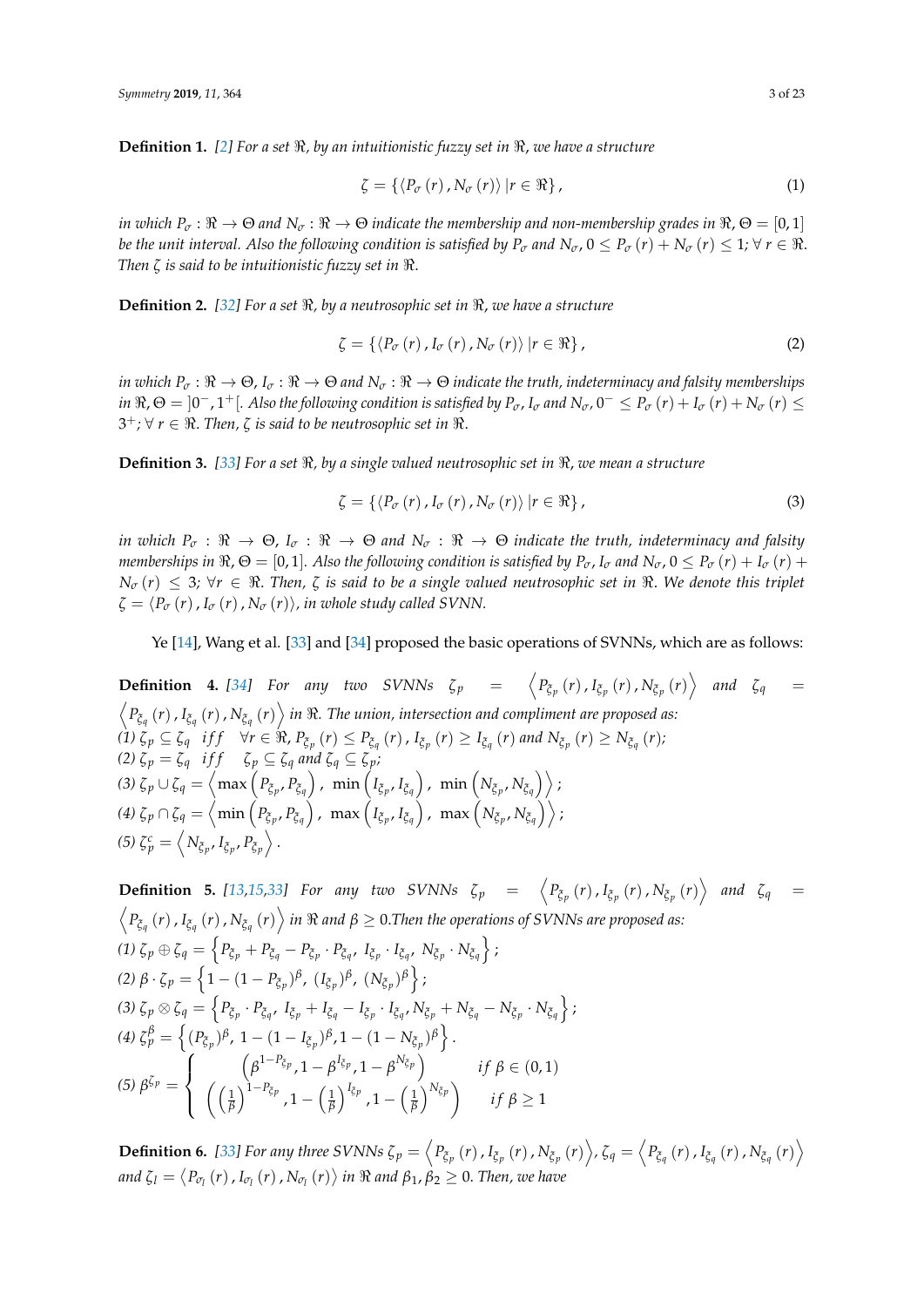*(1)*  $\zeta_p ⊕ \zeta_q = \zeta_q ⊕ \zeta_p;$ *(2)*  $\zeta_p \otimes \zeta_q = \zeta_q \otimes \zeta_p$ ; *(3)*  $β_1(\zeta_p \oplus \zeta_q) = β_1\zeta_p \oplus β_1\zeta_q$ ,  $β_1 > 0$ ;  $(4)$   $(\zeta_p \otimes \zeta_q)^{\beta_1} = \zeta_p^{\beta_1} \otimes \zeta_q^{\beta_1}$ ,  $\beta_1 > 0$ ; *(5)*  $β_1ζ_p ⊕ β_2ζ_p = (β_1 + β_2)ζ_p$ ,  $β_1 > 0$ ,  $β_2 > 0$ ; *(6)*  $\zeta_p^{\beta_1} \otimes \zeta_p^{\beta_2} = \zeta_p^{\beta_1+\beta_2}$ ,  $\beta_1 > 0$ ,  $\beta_2 > 0$ ;  $(7)$   $(\zeta_p \oplus \zeta_q) \oplus \zeta_l = \zeta_p \oplus (\zeta_q \oplus \zeta_l);$ *(8)*  $(\zeta_p \otimes \zeta_q) \otimes \zeta_l = \zeta_p \otimes (\zeta_q \otimes \zeta_l).$ 

**Definition 7.** [\[33\]](#page-21-5) For any SVNN  $\zeta_p = \left\langle P_{\xi_p}\left(r\right), I_{\xi_p}\left(r\right), N_{\xi_p}\left(r\right)\right\rangle$  in  $\Re$ . Then score and accuracy values are *defined as:*  $(1) \widetilde{S}(\zeta_p) = P_{\xi_p} - I_{\xi_p} - N_{\xi_p}$  $(2)$   $\widetilde{A}(\zeta_p) = P_{\zeta_p} + I_{\zeta_p} + N_{\zeta_p}$ 

The above definitions of score and accuracy funtions suggest which SVNN is greater than other SVNNs. The comparison technique is defined in following definition.

**Definition 8.** [\[33\]](#page-21-5) For any SVNNs  $\zeta_p = \left\langle P_{\xi_p}(r)$  ,  $I_{\xi_p}(r)$  ,  $N_{\xi_p}(r) \right\rangle$   $(p = 1, 2)$  in  $\Re$ .

*Then comparison techniques are proposed as: (1) If*  $\widetilde{S}(\zeta_1) < \widetilde{S}(\zeta_2)$ , *then*  $\zeta_1 < \zeta_2$ , *(2) If*  $\widetilde{S}(\zeta_1) > \widetilde{S}(\zeta_2)$ , *then*  $\zeta_1 > \zeta_2$ , *(3) If*  $\widetilde{S}(\zeta_1) = \widetilde{S}(\zeta_2)$ , and *(a)*  $\widetilde{A}(\zeta_1) < \widetilde{A}(\zeta_2)$ , *then*  $\zeta_1 < \zeta_2$ , *(b)*  $\widetilde{A}(\zeta_1) > \widetilde{A}(\zeta_2)$ , then  $\zeta_1 > \zeta_2$ , *(c)*  $\widetilde{A}(\zeta_1) = \widetilde{A}(\zeta_2)$ , *then*  $\zeta_1 \approx \zeta_2$ .

Garg and Nancy [\[10\]](#page-21-1) proposed some logarithmic-based aggregation operators, which are as follows:

**Definition 9.** [\[10\]](#page-21-1) For any collection of SVNNs  $\zeta_p = \langle P_{\xi_p}(r), I_{\xi_p}(r), N_{\xi_p}(r) \rangle$   $(p = 1, 2, ..., n)$  in  $\Re$ , with  $0<\sigma_p\leq\min\left\{P_{\xi_p},1-I_{\xi_p},1-N_{\xi_p}\right\}<1$ ,  $\sigma\neq1$ . Then, the structure of logarithmic single valued *neutrosophic weighted averaging (L-SVNWA) operator is defined as:*

$$
L-SVNWA(\zeta_1, \zeta_2, ..., \zeta_n) = \begin{pmatrix} 1 - \prod_{p=1}^n \left( \log_{\sigma_p} P_{\zeta_p} \right)^{\beta_p}, \\ \prod_{p=1}^n \left( \log_{\sigma_p} \left( 1 - I_{\zeta_p} \right) \right)^{\beta_p}, \\ \prod_{p=1}^n \left( \log_{\sigma_p} \left( 1 - N_{\zeta_p} \right) \right)^{\beta_p} \end{pmatrix},
$$
(4)

*where*  $\beta_p$   $(p = 1, 2, ..., n)$  *are weight vectors with*  $\beta_p \geq 0$  *and*  $\sum_{p=1}^{n} \beta_p = 1$ .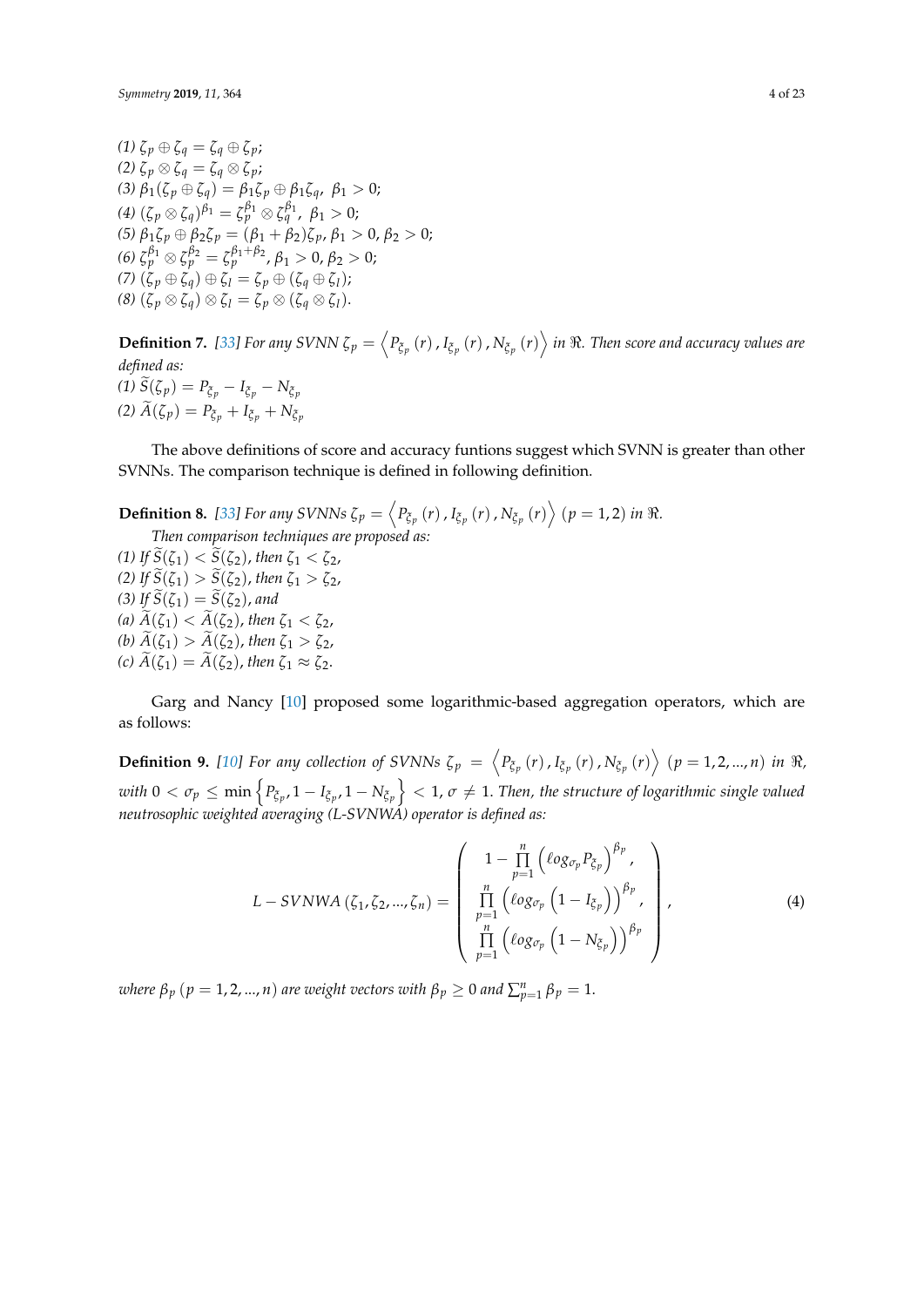**Definition 10.** [\[10\]](#page-21-1) For any collection of SVNNs  $\zeta_p = \left\langle P_{\xi_p}(r)$  ,  $I_{\xi_p}(r)$  ,  $N_{\xi_p}(r) \right\rangle$   $(p = 1, 2, ..., n)$  in  $\Re$ , with  $0<\sigma_p\leq\min\left\{P_{\xi_p}$ ,  $1-I_{\xi_p}$ ,  $1-N_{\xi_p}\right\}< 1$ ,  $\sigma\neq 1.$  *Then, the structure of the logarithmic single-valued neutrosophic-ordered weighted averaging (L-SVNOWA) operator is defined as:*

$$
L-SVNOWA(\zeta_1, \zeta_2, ..., \zeta_n) = \begin{pmatrix} 1 - \prod_{p=1}^n \left( \log_{\sigma_p} P_{\zeta_{\eta}(p)} \right)^{\beta_p}, \\ \prod_{p=1}^n \left( \log_{\sigma_p} \left( 1 - I_{\zeta_{\eta}(p)} \right) \right)^{\beta_p}, \\ \prod_{p=1}^n \left( \log_{\sigma_p} \left( 1 - N_{\zeta_{\eta}(p)} \right) \right)^{\beta_p} \end{pmatrix},
$$
(5)

 $\alpha$  *where*  $\beta_p$  $(p=1,2,...,n)$  *are weighting vector with*  $\beta_p\geq 0$ *,*  $\sum_{p=1}^n\beta_p=1$  *and*  $p$ *th largest weighted value is*  $\zeta_{\eta(p)}$  consequently by total order  $\zeta_{\eta(1)} \ge \zeta_{\eta(2)} \ge ... \ge \zeta_{\eta(n)}.$ 

**Definition 11.** [\[10\]](#page-21-1) For any collection of SVNNs  $\zeta_p = \left\langle P_{\xi_p}(r)$  ,  $I_{\xi_p}(r)$  ,  $N_{\xi_p}(r) \right\rangle$   $(p = 1, 2, ..., n)$  in  $\Re$ , with  $0<\sigma_p\leq\min\left\{P_{\xi_p},1-I_{\xi_p},1-N_{\xi_p}\right\}<1$ ,  $\sigma\neq1$ . Then, the structure of logarithmic single-valued *neutrosophic-weighted geometric (L-SVNWG) operator is defined as:*

$$
L-SVNWG(\zeta_1, \zeta_2, ..., \zeta_n) = \begin{pmatrix} \prod_{p=1}^n \left(1 - \ell o g_{\sigma_p} P_{\zeta_p}\right)^{\beta_p}, \\ 1 - \prod_{p=1}^n \left(1 - \ell o g_{\sigma_p} \left(1 - I_{\zeta_p}\right)\right)^{\beta_p}, \\ 1 - \prod_{p=1}^n \left(1 - \ell o g_{\sigma_p} \left(1 - N_{\zeta_p}\right)\right)^{\beta_p} \end{pmatrix},
$$
(6)

*where*  $\beta_p$   $(p = 1, 2, ..., n)$  *are weight vectors with*  $\beta_p \geq 0$  *and*  $\sum_{p=1}^{n} \beta_p = 1$ .

**Definition 12.** [\[10\]](#page-21-1) For any collection of SVNNs  $\zeta_p = \left\langle P_{\xi_p}(r)$  ,  $I_{\xi_p}(r)$  ,  $N_{\xi_p}(r) \right\rangle$   $(p = 1, 2, ..., n)$  in  $\Re$ , with  $0<\sigma_p\leq\min\left\{P_{\xi_p},1-I_{\xi_p},1-N_{\xi_p}\right\}<1$ ,  $\sigma\neq1$ . Then, the structure of logarithmic single valued *neutrosophic ordered weighted geometric (L-SVNOWG) operator is defined as:*

$$
L-SVNOWG(\zeta_1, \zeta_2, ..., \zeta_n) = \begin{pmatrix} \prod_{p=1}^n \left(1 - \ell o g_{\sigma_p} P_{\zeta_{\eta(p)}}\right)^{\beta_p}, \\ 1 - \prod_{p=1}^n \left(1 - \ell o g_{\sigma_p} \left(1 - I_{\zeta_{\eta(p)}}\right)\right)^{\beta_p}, \\ 1 - \prod_{p=1}^n \left(1 - \ell o g_{\sigma_p} \left(1 - N_{\zeta_{\eta(p)}}\right)\right)^{\beta_p} \end{pmatrix},
$$
(7)

 $p_p$   $(p = 1, 2, ..., n)$  *are weighting vector with*  $\beta_p \geq 0$  *and*  $\sum_{p=1}^n \beta_p = 1$  *and*  $p$ *th are the largest weighted value is*  $\zeta_{\eta(p)}$  consequently by total order  $\zeta_{\eta(1)} \ge \zeta_{\eta(2)} \ge ... \ge \zeta_{\eta(n)}.$ 

## <span id="page-4-0"></span>**3. Logarithmic Operational Laws**

Motivated by the well growing concept of SVNSs, we introduce some novel logarithmic operational laws for single valued neutrosophic numbers. As in real number systems `*ogσ*0 is meaningless and  $\ell_{OG}$ <sup>1</sup> is not defined therefore, in our study we take non-empty SVNSs and  $\sigma \neq 1$ , where  $\sigma$  is any real number.

**Definition 13.** For any SVNN  $\zeta_p = \left\langle P_{\xi_p} (r)$  ,  $I_{\xi_p} (r)$  ,  $N_{\xi_p} (r) \right\rangle$  in  $\Re$ . The logarithmic SVNN is defined as:

$$
\ell o g_{\sigma} \zeta_p = \left\{ \left\langle 1 - \left( \ell o g_{\sigma} P_{\xi_p} \left( r \right) \right), \ell o g_{\sigma} \left( 1 - I_{\xi_p} \left( r \right) \right), \ell o g_{\sigma} \left( 1 - N_{\xi_p} \left( r \right) \right) \right\rangle | r \in \Re \right\},\tag{8}
$$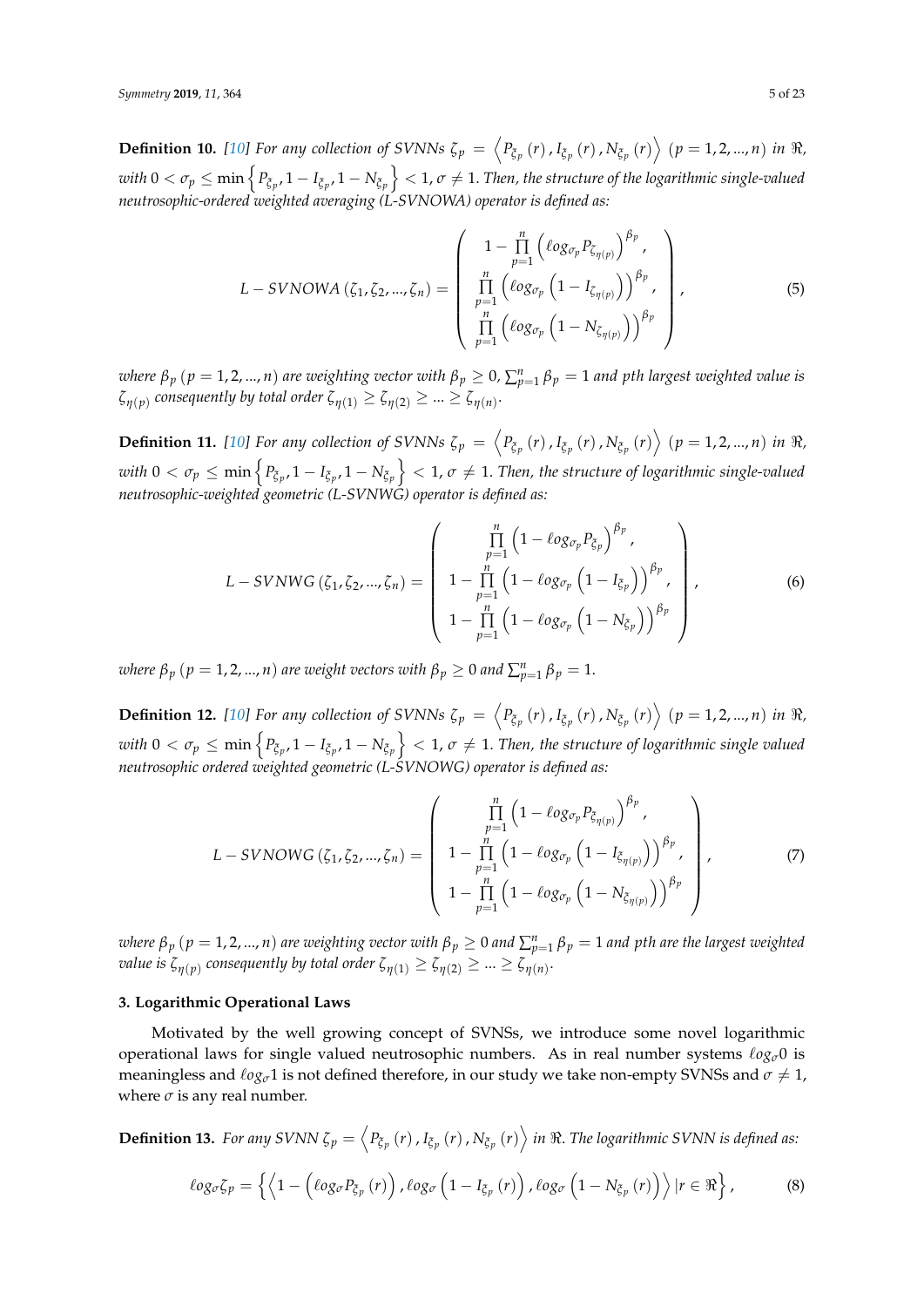*in which*  $P_{\sigma}: \Re \to \Theta$ ,  $I_{\sigma}: \Re \to \Theta$  and  $N_{\sigma}: \Re \to \Theta$  are indicated the truth, indeterminacy and falsity *memberships in*  $\Re$ ,  $\Theta = [0, 1]$  *be the unit interval. Also following condition is satisfied by*  $P_{\sigma}$ ,  $I_{\sigma}$  *and*  $N_{\sigma}$ ,  $0 \leq P_{\sigma}(r) + I_{\sigma}(r) + N_{\sigma}(r) \leq 3$ ; $\forall r \in \mathbb{R}$ . Therefore the truth membership grade is

$$
1 - \left(\ell o g_{\sigma} P_{\xi_p}(r)\right) : \Re \to \Theta, \text{ such that } 0 \leq 1 - \left(\ell o g_{\sigma} P_{\xi_p}(r)\right) \leq 1, \text{ for all } r \in \Re
$$

*the indeterminacy membership is*

$$
\ell o g_{\sigma} \left(1-I_{\xi_p}(r)\right) : \Re \to \Theta, \text{ such that } 0 \leq \ell o g_{\sigma} \left(1-I_{\xi_p}(r)\right) \leq 1, \text{ for all } r \in \Re
$$

*and falsity membership is*

$$
\ell o g_{\sigma}\left(1-N_{\xi_p}(r)\right):\Re\to\Theta, \text{such that }0\leq \ell o g_{\sigma}\left(1-N_{\xi_p}(r)\right)\leq 1, \text{ for all }r\in\Re.
$$

*Therefore*

$$
\begin{array}{rcl}\n\ell \circ \mathcal{G}_{\sigma} \zeta_{p} & = & \left\{ \left\langle 1 - \left( \ell \circ \mathcal{G}_{\sigma} P_{\xi_{p}} \left( r \right) \right), \ell \circ \mathcal{G}_{\sigma} \left( 1 - I_{\xi_{p}} \left( r \right) \right), \ell \circ \mathcal{G}_{\sigma} \left( 1 - N_{\xi_{p}} \left( r \right) \right) \right\rangle \middle| r \in \Re \right\} \\
0 & < & \sigma \leq \min \left\{ P_{\xi_{p}}, 1 - I_{\xi_{p}}, 1 - N_{\xi_{p}} \right\} \leq 1, \ \sigma \neq 1\n\end{array}
$$

*is SVNS.*

**Definition 14.** *For any SVNN*  $\zeta_p = \left\langle P_{\xi_p}\left(r\right), I_{\xi_p}\left(r\right), N_{\xi_p}\left(r\right) \right\rangle$  *in*  $\Re$ *. If* 

$$
\ell_{\mathcal{O}g\sigma\zeta p} = \left\{\begin{array}{l}\left(\begin{array}{c}1-\left(\ell_{\mathcal{O}g\sigma}P_{\zeta p}\left(r\right)\right),\\ \ell_{\mathcal{O}g\sigma}\left(1-I_{\zeta p}\left(r\right)\right),\\ \ell_{\mathcal{O}g\sigma}\left(1-N_{\zeta p}\left(r\right)\right)\end{array}\right)\\ \left(\begin{array}{c}1-\left(\ell_{\mathcal{O}g\sigma}\left(1-N_{\zeta p}\left(r\right)\right)\end{array}\right)\\ \left(\begin{array}{c}1-\left(\ell_{\mathcal{O}g\sigma}\left(1-N_{\zeta p}\left(r\right)\right)\end{array}\right)\\ \left(\begin{array}{c}1-\left(\ell_{\mathcal{O}g\sigma}\left(1-N_{\zeta p}\left(r\right)\right)\end{array}\right)\\ \left(\begin{array}{c}1-\left(\ell_{\mathcal{O}g\sigma}\left(1-N_{\zeta p}\left(r\right)\right)\end{array}\right)\\ \left(\begin{array}{c}0<\frac{1}{\sigma}\leq\min\left\{P_{\zeta p},1-I_{\zeta p},1-N_{\zeta p}\right\}<1,\\ \sigma\neq1\end{array}\right)\end{array}\right.\tag{9}
$$

*then the function*  $\log_{\sigma} \zeta_p$  *is known to be a logarithmic operator for SVNS, and its value is said to be logarithmic SVNN (L-SVNN). Here, we take*  $\ell \circ g_{\sigma} 0 = 0$ *,*  $\sigma > 0$ *,*  $\sigma \neq 1$ *.* 

**Theorem 1.** [\[10\]](#page-21-1) For any SVNN  $\zeta_p=\left\langle P_{\tilde{\zeta}_p}\left(r\right),I_{\tilde{\zeta}_p}\left(r\right),N_{\tilde{\zeta}_p}\left(r\right)\right\rangle$  in  $\Re$ , then  $\ell$ og $_\sigma\zeta_p$  is also be SVNN.

Now, we give some discussion on the basic properties of the L-SVNN.

**Definition 15.** For any two L-SVNNs  $log_{\sigma} \zeta_p$  =  $\sqrt{ }$  $\overline{\phantom{a}}$  $1 - \left( \ell o g_{\sigma} P_{\xi_p} \left( r \right) \right)$  ,  $\ell$ og<sub> $\sigma$ </sub>  $\left(1 - I_{\xi_p}(r)\right)$  ,  $\ell$ *og<sub><i>σ*</sub>  $\left(1 - N_{\xi_p}(r)\right)$  $\setminus$ *and*  $\ell$ *og<sub><i>σ</sub>ζ*<sub>*q*</sub> =</sub>  $\sqrt{ }$  $\overline{\phantom{a}}$  $1 - \left( \ell o g_\sigma P_{\xi_q}\left(r\right) \right)$  ,  $\ell$ οg $_{\sigma}$   $\left( 1 - I_{\xi_q}\left( r\right) \right)$  ,  $\ell$ *og<sub><i>σ*</sub>  $\left(1 - N_{\xi_q}(r)\right)$  $\setminus$ *in*  $\Re$  *and*  $\beta \ge 0$ . *Then the logarithmic operations of L-SVNNs are propose as*  $(1)$   $log_σ$ ζ $_p$  ⊕  $log_σ$ ζ $_q$  =  $\sqrt{ }$  $\int$  $\overline{\mathcal{L}}$  $1 - \left( \ell o g_{\sigma} P_{\xi_p} \left( r \right) \right) \cdot \left( \ell o g_{\sigma} P_{\xi_q} \left( r \right) \right)$  ,  $\ell$ οg $_{\sigma}$   $\left(1-I_{\tilde{\zeta}_{p}}\left(r\right)\right)\cdot\ell$ οg $_{\sigma}\left(1-I_{\tilde{\zeta}_{q}}\left(r\right)\right)$  ,  $\ell$ *og<sub>σ</sub>*  $\left(1 - N_{\xi_p}(r)\right) \cdot \ell$ *og<sub>σ</sub>*  $\left(1 - N_{\xi_q}(r)\right)$  $\mathcal{L}$  $\overline{\mathcal{L}}$  $\int$ ;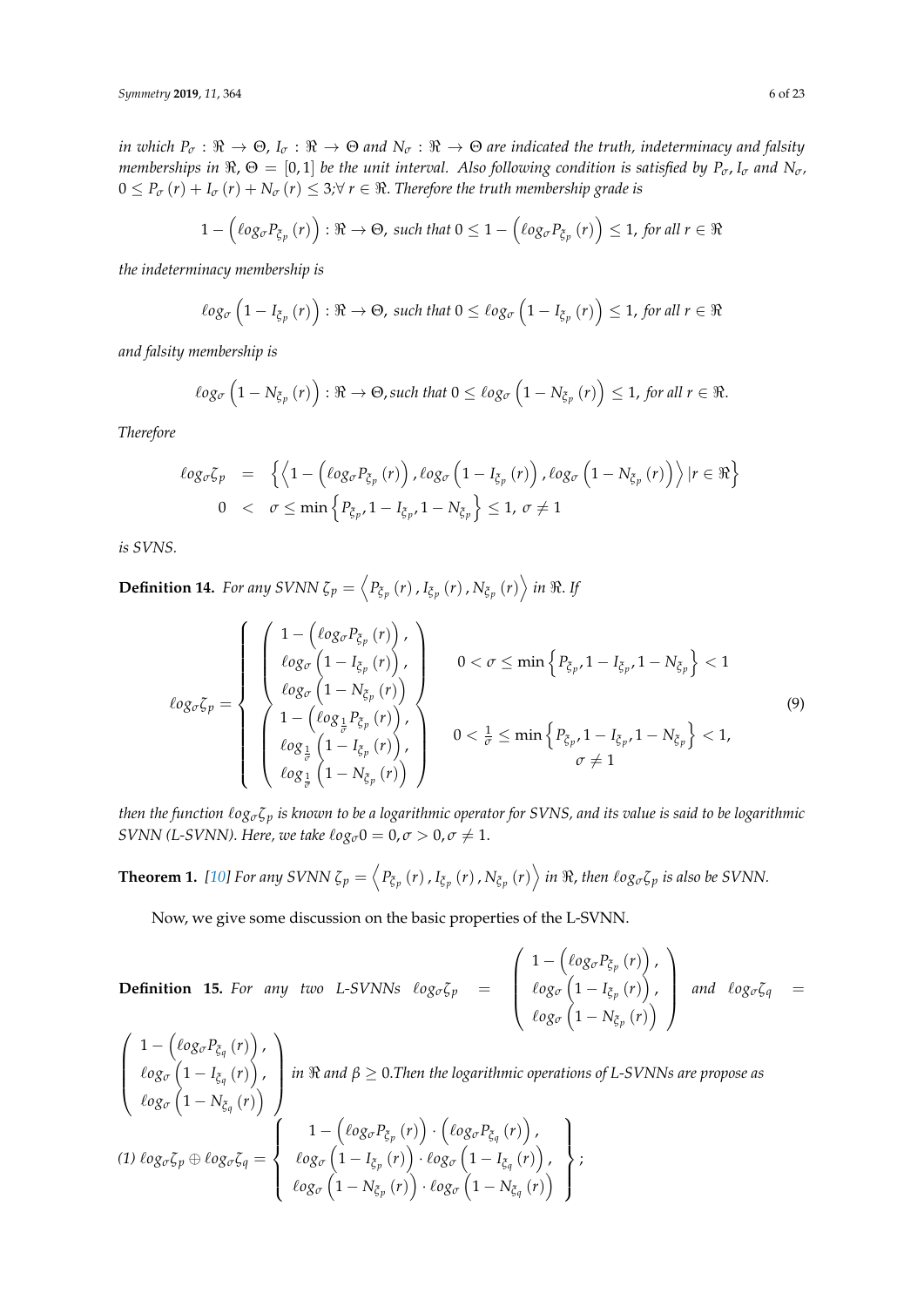$$
(2) \beta \cdot \log_{\sigma} \zeta_{p} = \begin{cases} 1 - (\ell \log_{\sigma} P_{\zeta_{p}}(r))^{\beta}, \\ (\ell \log_{\sigma} (1 - I_{\zeta_{p}}(r)))^{\beta}, \\ (\ell \log_{\sigma} (1 - N_{\zeta_{p}}(r)))^{\beta} \end{cases};
$$
  
\n
$$
(3) \log_{\sigma} \zeta_{p} \otimes \log_{\sigma} \zeta_{q} = \begin{cases} 1 - (\ell \log_{\sigma} P_{\zeta_{p}}(r)) \cdot 1 - (\ell \log_{\sigma} P_{\zeta_{q}}(r)) , \\ 1 - (1 - \ell \log_{\sigma} (1 - I_{\zeta_{p}}(r))) \cdot (1 - \ell \log_{\sigma} (1 - I_{\zeta_{q}}(r)) ) \\ 1 - (1 - \ell \log_{\sigma} (1 - N_{\zeta_{p}}(r)))^{\beta}, \\ (1 - (\ell \log_{\sigma} P_{\zeta_{p}}(r)))^{\beta}, \\ 1 - (1 - \ell \log_{\sigma} (1 - I_{\zeta_{p}}(r)))^{\beta} \end{cases};
$$
  
\n
$$
(4) (\ell \log_{\sigma} \zeta_{p})^{\beta} = \begin{cases} (1 - (\ell \log_{\sigma} P_{\zeta_{p}}(r)))^{\beta}, \\ 1 - (1 - \ell \log_{\sigma} (1 - I_{\zeta_{p}}(r)))^{\beta}, \\ 1 - (1 - \ell \log_{\sigma} (1 - N_{\zeta_{p}}(r)))^{\beta} \end{cases}.
$$

**Theorem 2.** [\[10\]](#page-21-1) For any two L-SVNNs  $\ell o g_{\sigma} \zeta_{p} =$  $\overline{\phantom{a}}$  $1 - \left( \ell o g_\sigma P_{\xi_p} \left( r \right) \right)$  ,  $\ell$ οg<sub>σ</sub>  $\left(1 - I_{\xi_p}\left(r\right)\right)$  ,  $\ell$ *og<sub><i>σ*</sub>  $\left(1 - N_{\xi_p}(r)\right)$  $\binom{p = 1, 2}{{\text{in } \Re}}$ , with 0 <

$$
\sigma \le \min \left\{ P_{\xi_p}, 1 - I_{\xi_p}, 1 - N_{\xi_p} \right\} < 1, \sigma \ne 1, \beta, \beta_1, \beta_2 > 0 \text{ be any real numbers. Then}
$$
\n
$$
(1) \beta \left( \log_{\sigma} \zeta_1 \oplus \log_{\sigma} \zeta_2 \right) = \beta \log_{\sigma} \zeta_1 \oplus \beta \log_{\sigma} \zeta_2;
$$
\n
$$
(2) \left( \log_{\sigma} \zeta_1 \otimes \log_{\sigma} \zeta_2 \right)^{\beta} = \left( \log_{\sigma} \zeta_1 \right)^{\beta} \otimes \left( \log_{\sigma} \zeta_2 \right)^{\beta};
$$
\n
$$
(3) \beta_1 \log_{\sigma} \zeta_1 \oplus \beta_2 \log_{\sigma} \zeta_1 = (\beta_1 + \beta_2) \log_{\sigma} \zeta_1;
$$
\n
$$
(4) \left( \log_{\sigma} \zeta_1 \right)^{\beta_1} \otimes \left( \log_{\sigma} \zeta_1 \right)^{\beta_2} = \left( \log_{\sigma} \zeta_1 \right)^{(\beta_1 + \beta_2)};
$$
\n
$$
(5) \left( \left( \log_{\sigma} \zeta_1 \right)^{\beta_1} \right)^{\beta_2} = \left( \log_{\sigma} \zeta_1 \right)^{\beta_1 \beta_2}.
$$

*Comparison Technique for L-SVNNs*

**Definition 16.** [10] For any L-SVNN 
$$
\ell o g_{\sigma} \zeta_p = \begin{pmatrix} 1 - (\ell o g_{\sigma} P_{\zeta_p}(r)) \\ \ell o g_{\sigma} (1 - I_{\zeta_p}(r)) \\ \ell o g_{\sigma} (1 - N_{\zeta_p}(r)) \end{pmatrix}
$$
 in R. Then score and accuracy

*values are define as*

(1) 
$$
\tilde{S}(\ell o g_{\sigma} \zeta_p) = 1 - (\ell o g_{\sigma} P_{\zeta_p}(r)) - \ell o g_{\sigma} (1 - I_{\zeta_p}(r)) - (\ell o g_{\sigma} (1 - N_{\zeta_p}(r)))
$$
  
\n(2)  $\tilde{A}(\ell o g_{\sigma} \zeta_p) = 1 - (\ell o g_{\sigma} P_{\zeta_p}(r)) + \ell o g_{\sigma} (1 - I_{\zeta_p}(r)) + (\ell o g_{\sigma} (1 - N_{\zeta_p}(r)))$ 

The above defined score and accuracy values suggest which L-SVNN are greater than other L-SVNNs. The comparison technique is defined in the following definition.

**Definition 17.** For any L-SVNNs 
$$
\log_{\sigma} \zeta_p = \begin{pmatrix} 1 - (\log_{\sigma} P_{\zeta_p}(r)) \\ \log_{\sigma} (1 - I_{\zeta_p}(r)) \\ \log_{\sigma} (1 - N_{\zeta_p}(r)) \end{pmatrix}
$$
  $(p = 1, 2)$  in R. Then, comparison  
technique is removed as:

*technique is proposed as:*

 $(1)$  If  $\dot{S}(\ell \circ g_{\sigma} \zeta_1) < \tilde{S}(\ell \circ g_{\sigma} \zeta_2)$  *then*  $\ell \circ g_{\sigma} \zeta_1 < \ell \circ g_{\sigma} \zeta_2$ ,  $(2)$  If  $\widetilde{S}(\ell \circ g_{\sigma} \zeta_1) > \widetilde{S}(\ell \circ g_{\sigma} \zeta_2)$  *then*  $\ell \circ g_{\sigma} \zeta_1 > \ell \circ g_{\sigma} \zeta_2$ , (3) If  $\widetilde{S}(\ell \circ g_{\sigma} \zeta_1) = \widetilde{S}(\ell \circ g_{\sigma} \zeta_2)$  then  $($ a)  $\widetilde{A}(\ell o g_{\sigma} \zeta_1) < \widetilde{A}(\ell o g_{\sigma} \zeta_2)$  *then*  $\ell o g_{\sigma} \zeta_1 < \ell o g_{\sigma} \zeta_2$ ,  $\widetilde{A}(\ell \circ g_{\sigma} \zeta_1) > \widetilde{A}(\ell \circ g_{\sigma} \zeta_2)$  *then*  $\ell \circ g_{\sigma} \zeta_1 > \ell \circ g_{\sigma} \zeta_2$ ,  $\widetilde{A}(\ell \circ g_{\sigma} \zeta_1) = \widetilde{A}(\ell \circ g_{\sigma} \zeta_2)$  *then*  $\ell \circ g_{\sigma} \zeta_1 \approx \ell \circ g_{\sigma} \zeta_2$ .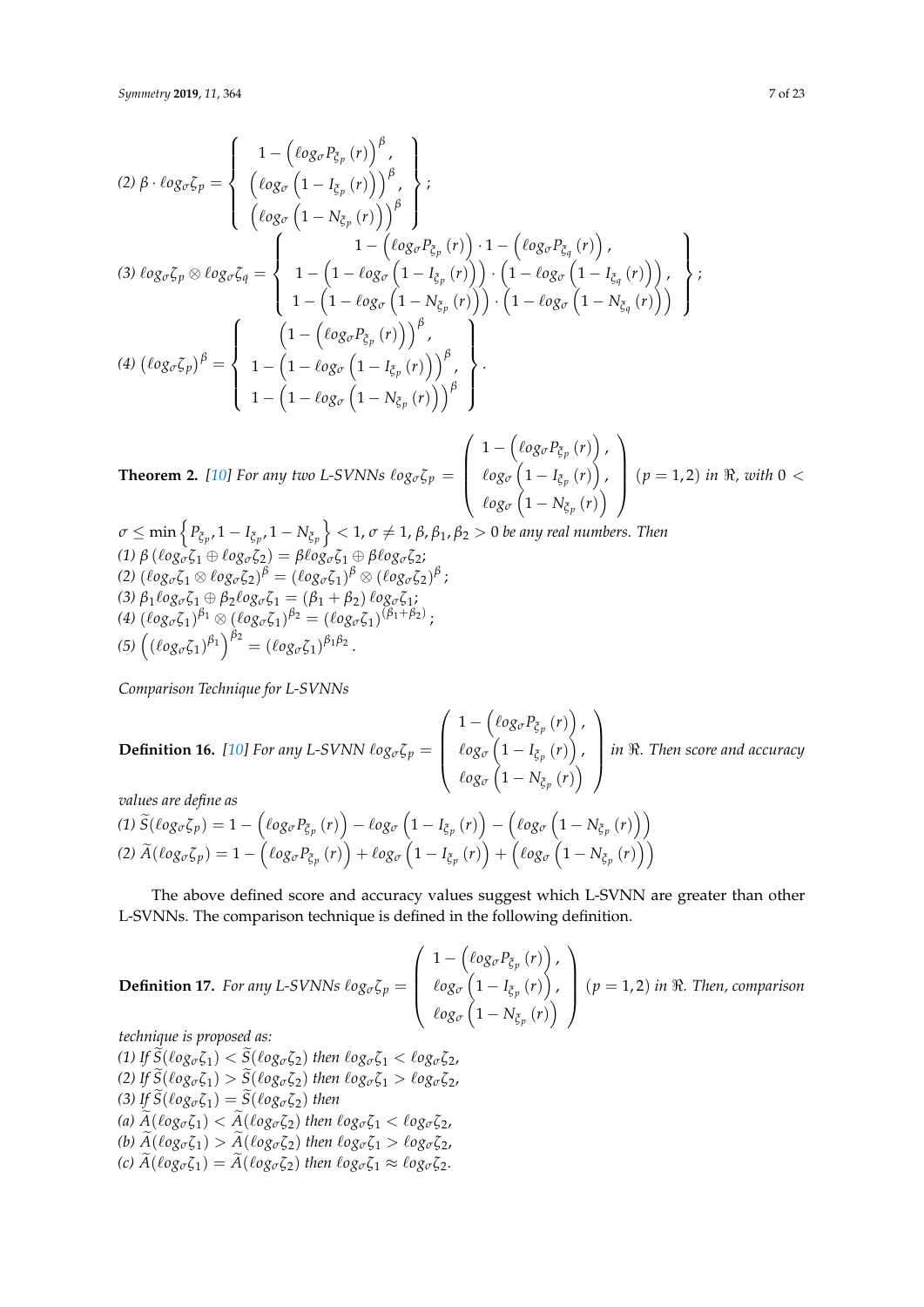## <span id="page-7-0"></span>**4. Logarithmic Aggregation Operators for L-SVNNs**

Now, we propose novel logarithmic hybrid aggregation operators for L-SVNNs based on logarithmic operations laws as follows:

#### *4.1. Logarithmic Hybrid Averaging Operator*

<span id="page-7-1"></span>**Definition 18.** For any collection of SVNNs  $\zeta_p = \left\langle P_{\xi_p}(r)$  ,  $I_{\xi_p}(r)$  ,  $N_{\xi_p}(r) \right\rangle$   $(p = 1, ..., n)$  in  $\Re$ , with  $0 <$  $\sigma_p\leq\min\left\{P_{\xi_p},1-I_{\xi_p},1-N_{\xi_p}\right\}< 1$ ,  $\sigma\neq 1.$  The structure of logarithmic single valued neutrosophic hybrid *weighted averaging (L-SVNHWA) operator is*

$$
L-SVNHWA (\zeta_1, \zeta_2, ..., \zeta_n) = \sum_{p=1}^n \omega_p \ell o g_{\sigma_p} \zeta_{\eta(p)}^* \qquad (10)
$$

where  $\beta_p$   $(p=1,...,n)$  is the weighting vector with  $\beta_p\geq 0$  and  $\sum_{p=1}^n\beta_p=1$  and pth biggest weighted value is *ζ* ∗ *η*(*p*)  $\left(\zeta_{\eta(p)}^*=\eta\beta_p\zeta_{\eta(p)},\ P\in N\right)$  consequently by total order  $\zeta_{\eta(1)}^*\geq\zeta_{\eta(2)}^*\geq...\geq\zeta_{\eta(n)}^*$ . Also, the associated *weights are*  $\omega = (\omega_1, \omega_2, ..., \omega_n)$  *with*  $\omega_p \geq 0$ ,  $\Sigma_{p=1}^n \omega_p = 1$ .

<span id="page-7-2"></span>**Theorem 3.** For any collection of SVNNs  $\zeta_p = \left\langle P_{\xi_p}(r)$  ,  $I_{\xi_p}(r)$  ,  $N_{\xi_p}(r) \right\rangle$   $(p = 1, ..., n)$  in  $\Re$ , with  $0 <$  $\sigma_p\leq\min\left\{P_{\xi_p},1-I_{\xi_p},1-N_{\xi_p}\right\}< 1$ ,  $\sigma\neq 1$ . Then by using logarithmic operations and Definition [18,](#page-7-1) *L* − *SVNHWA is defined as*

$$
L-SVNHWA (\zeta_1, \zeta_2, ..., \zeta_n)
$$
\n
$$
\begin{pmatrix}\n1 - \prod_{p=1}^{n} (\ell_{0g_{\sigma_p}} P_{\zeta_{\eta(p)}}^*)^{\omega_p} \\
\prod_{p=1}^{n} (\ell_{0g_{\sigma_p}} (1 - I_{\zeta_{\eta(p)}}^*))^{\omega_p} \\
\prod_{p=1}^{n} (\ell_{0g_{\sigma_p}} (1 - N_{\zeta_{\eta(p)}}^*))^{\omega_p} \\
\prod_{p=1}^{n} (\ell_{0g_{\sigma_p}} (1 - N_{\zeta_{\eta(p)}}^*))^{\omega_p} \\
\prod_{p=1}^{n} (\ell_{0g_{\frac{1}{\sigma_p}} P_{\zeta_{\eta(p)}}^*)^{\omega_p} \\
\prod_{p=1}^{n} (\ell_{0g_{\frac{1}{\sigma_p}} (1 - I_{\zeta_{\eta(p)}}^*))^{\omega_p}} \\
\prod_{p=1}^{n} (\ell_{0g_{\frac{1}{\sigma_p}} (1 - N_{\zeta_{\eta(p)}}^*))^{\omega_p}}\n\end{pmatrix}
$$
\n
$$
0 < \frac{1}{\sigma_p} \leq \min \left\{\n\begin{array}{c}\nP_{\zeta_p}, \\
1 - I_{\zeta_p}, \\
1 - I_{\zeta_p}, \\
1 - N_{\zeta_p}\n\end{array}\n\right\} < 1,
$$
\n
$$
\sigma \neq 1
$$
\n(11)

 $\alpha$  *where*  $\beta_p$  $(p=1,...,n)$  *are weighting vector with*  $\beta_p\geq 0$  *and*  $\sum_{p=1}^n\beta_p=1$  *and*  $p$ *th biggest weighted value is ζ* ∗ *η*(*p*)  $\left(\zeta_{\eta(p)}^*=\eta\beta_p\zeta_{\eta(p)},\ P\in N\right)$  consequently by total order  $\zeta_{\eta(1)}^*\geq\zeta_{\eta(2)}^*\geq...\geq\zeta_{\eta(n)}^*$ . Also the associated *weights are*  $\omega = (\omega_1, \omega_2, ..., \omega_n)$  *<i>with*  $\omega_p \geq 0$ ,  $\Sigma_{p=1}^n \omega_p = 1$ .

**Proof.** Using mathematical induction to prove Equation [\(3\)](#page-7-2), we proceed as:

(a) For  $n = 2$ , since

$$
\omega_1 \ell o g_{\sigma_1} \zeta_{\eta(1)}^* = \left(\begin{array}{c} 1 - \left(\ell o g_{\sigma_1} P_{\tilde{\zeta}_{\eta(1)}}^*\right)^{\omega_1}, \\ \left(\ell o g_{\sigma_1} \left(1 - I_{\tilde{\zeta}_{\eta(1)}}^*\right)\right)^{\omega_1}, \\ \left(\ell o g_{\sigma_1} \left(1 - N_{\tilde{\zeta}_{\eta(1)}}^*\right)\right)^{\omega_1} \end{array}\right)
$$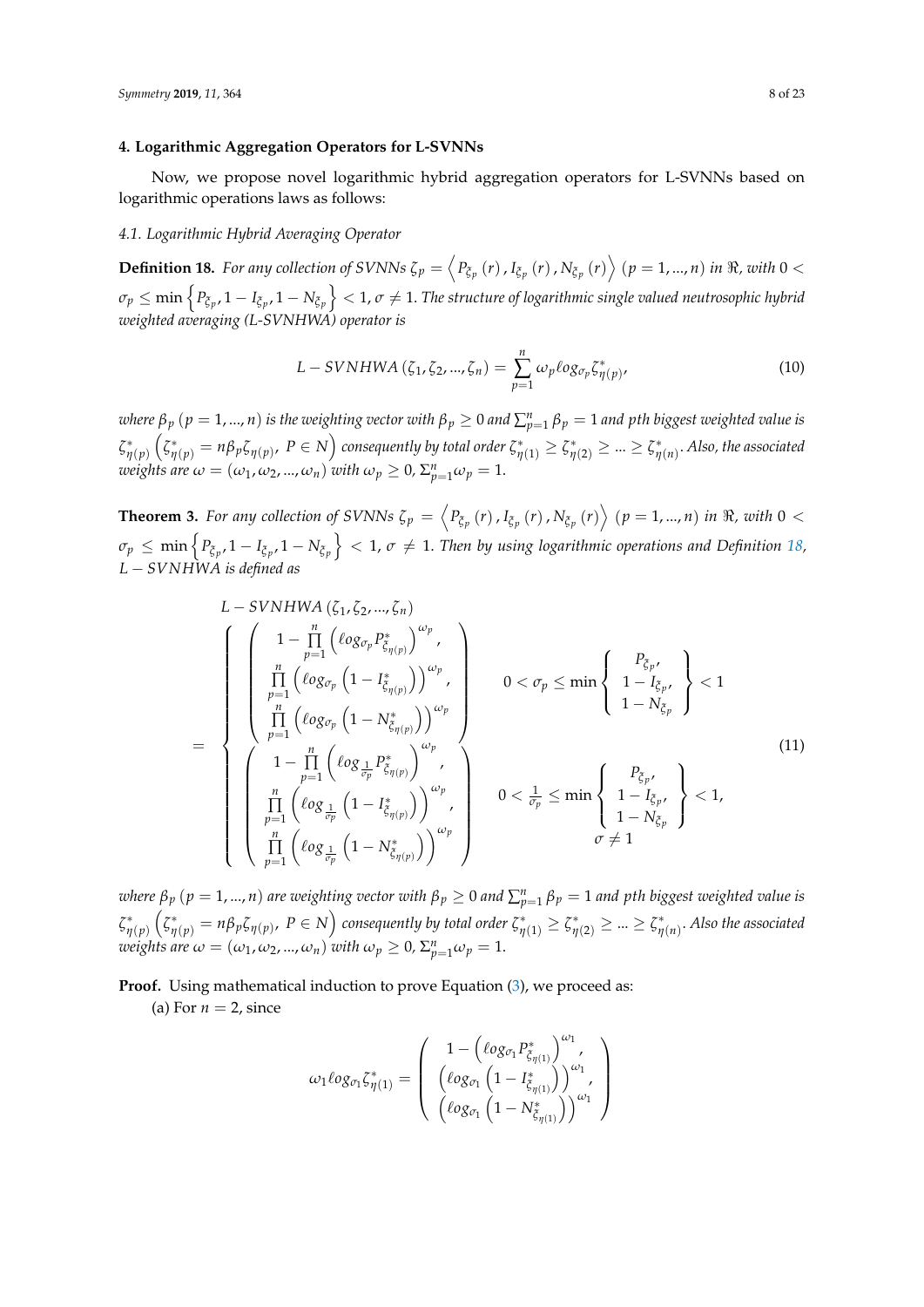and

$$
\omega_2 \ell o g_{\sigma_2} \zeta_{\eta(2)}^* = \left( \begin{array}{c} 1 - \left( \ell o g_{\sigma_2} P_{\xi_{\eta(2)}}^* \right)^{\omega_2}, \\ \left( \ell o g_{\sigma_2} \left( 1 - I_{\xi_{\eta(2)}}^* \right) \right)^{\omega_2}, \\ \left( \ell o g_{\sigma_2} \left( 1 - N_{\xi_{\eta(2)}}^* \right) \right)^{\omega_2} \end{array} \right)
$$

Then

$$
L-SVMHWA (\zeta_{1}, \zeta_{2}) = \omega_{1} \log_{\sigma_{1}} \zeta_{\eta(1)}^{*} \oplus \omega_{2} \log_{\sigma_{2}} \zeta_{\eta(2)}^{*}
$$
\n
$$
= \begin{pmatrix}\n1 - (\log_{\sigma_{1}} P_{\zeta_{\eta(1)}}^{*})^{\omega_{1}} \\
(\log_{\sigma_{1}} (1 - I_{\zeta_{\eta(1)}}^{*}))^{\omega_{1}} \\
(\log_{\sigma_{1}} (1 - N_{\zeta_{\eta(1)}}^{*}))^{\omega_{1}}\n\end{pmatrix} \oplus \begin{pmatrix}\n1 - (\log_{\sigma_{2}} P_{\zeta_{\eta(2)}}^{*})^{\omega_{2}} \\
(\log_{\sigma_{2}} (1 - I_{\zeta_{\eta(2)}}^{*}))^{\omega_{2}} \\
(\log_{\sigma_{2}} (1 - N_{\zeta_{\eta(2)}}^{*}))^{\omega_{2}}\n\end{pmatrix}
$$
\n
$$
= \begin{pmatrix}\n1 - (\log_{\sigma_{1}} P_{\zeta_{\eta(1)}}^{*})^{\omega_{1}} \cdot (\log_{\sigma_{2}} P_{\zeta_{\eta(2)}}^{*})^{\omega_{2}} \\
(\log_{\sigma_{1}} (1 - N_{\zeta_{\eta(1)}}^{*}))^{\omega_{1}} \cdot (\log_{\sigma_{2}} (1 - I_{\zeta_{\eta(2)}}^{*}))^{\omega_{2}} \\
(\log_{\sigma_{1}} (1 - N_{\zeta_{\eta(1)}}^{*}))^{\omega_{1}} \cdot (\log_{\sigma_{2}} (1 - N_{\zeta_{\eta(2)}}^{*}))^{\omega_{2}}\n\end{pmatrix}
$$
\n
$$
= \begin{pmatrix}\n1 - \prod_{p=1}^{2} (\log_{\sigma_{p}} P_{\zeta_{\eta(p)}}^{*})^{\omega_{p}} \\
\prod_{p=1}^{n} (\log_{\sigma_{p}} (1 - I_{\zeta_{\eta(p)}}^{*}))^{\omega_{p}} \\
\prod_{p=1}^{n} (\log_{\sigma_{p}} (1 - N_{\zeta_{\eta(p)}}^{*}))^{\omega_{p}}\n\end{pmatrix}.
$$

(b) Now Equation [\(3\)](#page-7-2) is true for  $n = k$ ,

$$
L-SVNHWA(\zeta_1, \zeta_2, ..., \zeta_k) = \left(\begin{array}{c} 1 - \prod\limits_{p=1}^k \left(\ell_{0}g_{\sigma_p}P_{\zeta_{\eta(p)}}^*\right)^{\omega_p}, \\ \prod\limits_{p=1}^k \left(\ell_{0}g_{\sigma_p}\left(1 - I_{\zeta_{\eta(p)}}^*\right)\right)^{\omega_p}, \\ \prod\limits_{p=1}^k \left(\ell_{0}g_{\sigma_p}\left(1 - N_{\zeta_{\eta(p)}}^*\right)\right)^{\omega_p} \end{array}\right).
$$

(c) Now, we prove that Equation [\(3\)](#page-7-2) for  $n = k + 1$ , that is

$$
L-SVNHWA (\zeta_1, \zeta_2, ..., \zeta_k) = \sum_{p=1}^k \omega_p \ell o g_{\sigma_p} \zeta_{\eta(p)}^* + \omega_{k+1} \ell o g_{\sigma_{k+1}} \zeta_{\eta(k+1)}^*
$$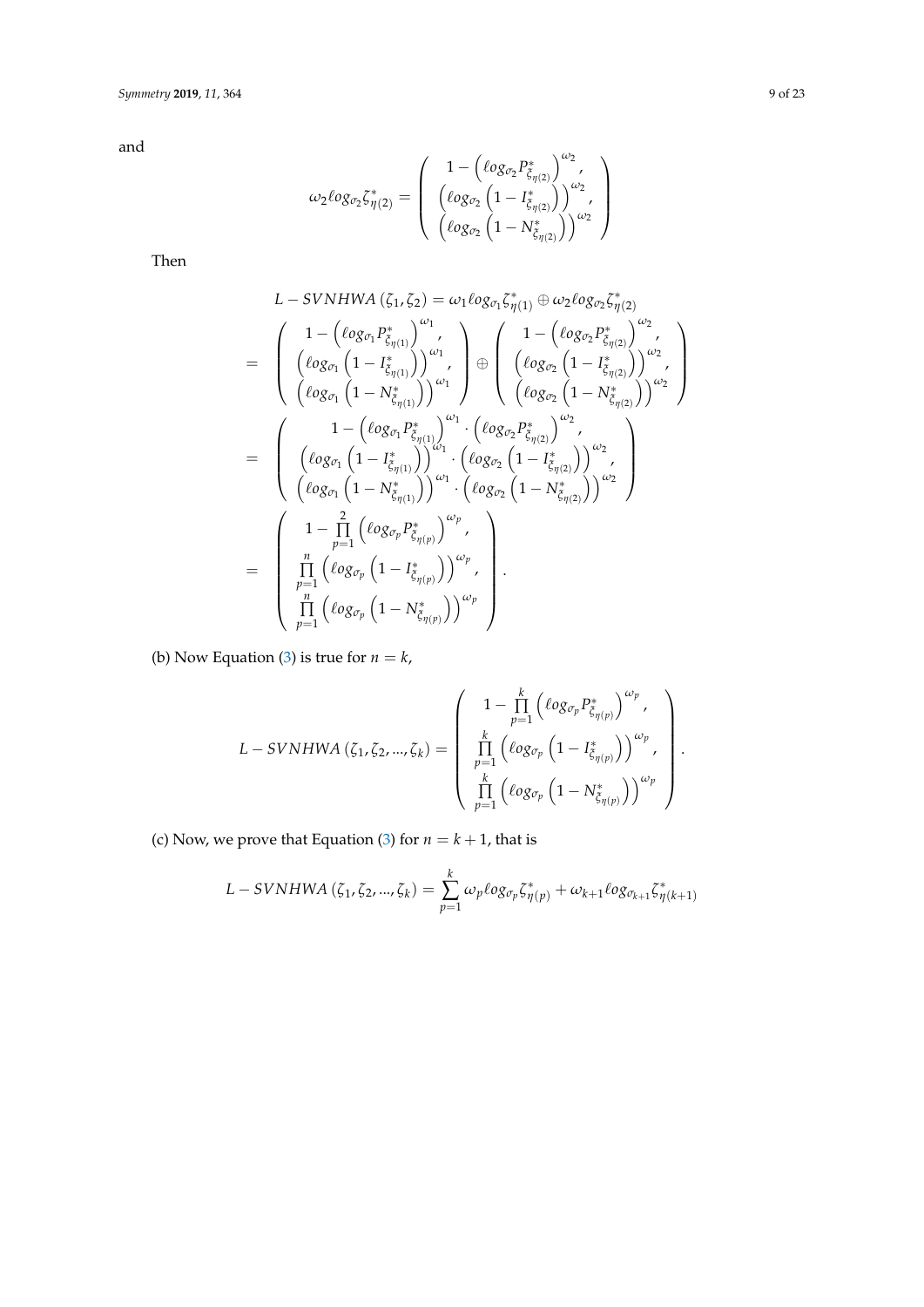$$
L-SVNHWA (\zeta_1, \zeta_2, ..., \zeta_k)
$$
\n
$$
= \begin{pmatrix}\n1 - \prod_{p=1}^k (\ell_{0}g_{\sigma_p} P_{\zeta_{\eta(p)}}^*)^{\omega_p} \\
\prod_{p=1}^k (\ell_{0}g_{\sigma_p} (1 - I_{\zeta_{\eta(p)}}^*)^{\omega_p} \\
\prod_{p=1}^k (\ell_{0}g_{\sigma_p} (1 - N_{\zeta_{\eta(p)}}^*)^{\omega_p} \\
\prod_{p=1}^k (\ell_{0}g_{\sigma_p} (1 - N_{\zeta_{\eta(p)}}^*)^{\omega_p} \\
\prod_{p=1}^{k+1} (\ell_{0}g_{\sigma_p} P_{\zeta_{\eta(p)}}^*)^{\omega_p} \\
\prod_{p=1}^{k+1} (\ell_{0}g_{\sigma_p} (1 - I_{\zeta_{\eta(p)}}^*)^{\omega_p} \\
\prod_{p=1}^{k+1} (\ell_{0}g_{\sigma_p} (1 - I_{\zeta_{\eta(p)}}^*)^{\omega_p} \\
\prod_{p=1}^{k+1} (\ell_{0}g_{\sigma_p} (1 - N_{\zeta_{\eta(p)}}^*)^{\omega_p} \\
\prod_{p=1}^{k+1} (\ell_{0}g_{\sigma_p} (1 - N_{\zeta_{\eta(p)}}^*)^{\omega_p} \\
\end{pmatrix}
$$

Thus Equation [\(3\)](#page-7-2) is true for  $n = z + 1$ . Hence its satisfies for whole *n*. Therefore

$$
L-SVNHWA(\zeta_1, \zeta_2, ..., \zeta_n) = \begin{pmatrix} 1 - \prod_{p=1}^n (\ell_{0g_{\sigma_p}} P_{\tilde{\zeta}_{\eta(p)}}^*)^{\omega_p}, \\ \prod_{p=1}^n (\ell_{0g_{\sigma_p}} (1 - I_{\tilde{\zeta}_{\eta(p)}}^*)^{\omega_p}, \\ \prod_{p=1}^n (\ell_{0g_{\sigma_p}} (1 - N_{\tilde{\zeta}_{\eta(p)}}^*)^{\omega_p}) \end{pmatrix}
$$

In a similarly way, if  $0<\frac{1}{\sigma_p}\leq\min\left\{P_{\xi_p},1-I_{\xi_p},1-N_{\xi_p}\right\}<1$ ,  $\sigma\neq1$ , we can also obtain

$$
L-SVNHWA\left(\zeta_{1},\zeta_{2},...,\zeta_{n}\right)=\left(\begin{array}{c}1-\prod\limits_{p=1}^{n}\left(\ell og_{\frac{1}{\sigma_{p}}}P_{\tilde{\zeta}_{\eta(p)}}^{*}\right)^{\omega_{p}},\\ \prod\limits_{p=1}^{n}\left(\ell og_{\frac{1}{\sigma_{p}}}\left(1-I_{\tilde{\zeta}_{\eta(p)}}^{*}\right)\right)^{\omega_{p}},\\ \prod\limits_{p=1}^{n}\left(\ell og_{\frac{1}{\sigma_{p}}}\left(1-N_{\tilde{\zeta}_{\eta(p)}}^{*}\right)\right)^{\omega_{p}}\end{array}\right)
$$

which completes the proof.  $\square$ 

**Remark 1.** If  $\sigma_1 = \sigma_2 = \sigma_3 = ... = \sigma_n = \sigma$ , that is  $0 < \sigma \le \min\left\{P_{\xi_{p'}} 1 - I_{\xi_{p'}} 1 - N_{\xi_p}\right\} < 1$ ,  $\sigma \ne 1$ , *then L* − *SVNHWA operator is reduced as follows*

$$
L-SVNHWA(\zeta_1, \zeta_2, ..., \zeta_n) = \begin{pmatrix} 1 - \prod_{p=1}^n \left( \log_{\sigma} P_{\tilde{\zeta}_{\eta(p)}}^* \right)^{\omega_p}, \\ \prod_{p=1}^n \left( \log_{\sigma} \left( 1 - I_{\tilde{\zeta}_{\eta(p)}}^* \right) \right)^{\omega_p}, \\ \prod_{p=1}^n \left( \log_{\sigma} \left( 1 - N_{\tilde{\zeta}_{\eta(p)}}^* \right) \right)^{\omega_p} \end{pmatrix}.
$$
 (12)

Properties

*L* − *SVNHWA* operator satisfies some properties are enlist below;

(1) Idempotency: For any collection of SVNNs  $\zeta_p = \left\langle P_{\tilde{\zeta}_p}\left(r\right), I_{\tilde{\zeta}_p}\left(r\right), N_{\tilde{\zeta}_p}\left(r\right) \right\rangle$   $(p = 1, ..., n)$  in  $\Re$ . Then, if collection of SVNNs  $\zeta_p=\left ,  $I_{\tilde\zeta_p}\left(r\right)$  ,  $N_{\tilde\zeta_p}\left(r\right)\right\}\left(p=1,...,n\right)$  are identical, that is$ 

$$
L-SVNHWA (\zeta_1, \zeta_2, ..., \zeta_n) = \zeta.
$$
 (13)

.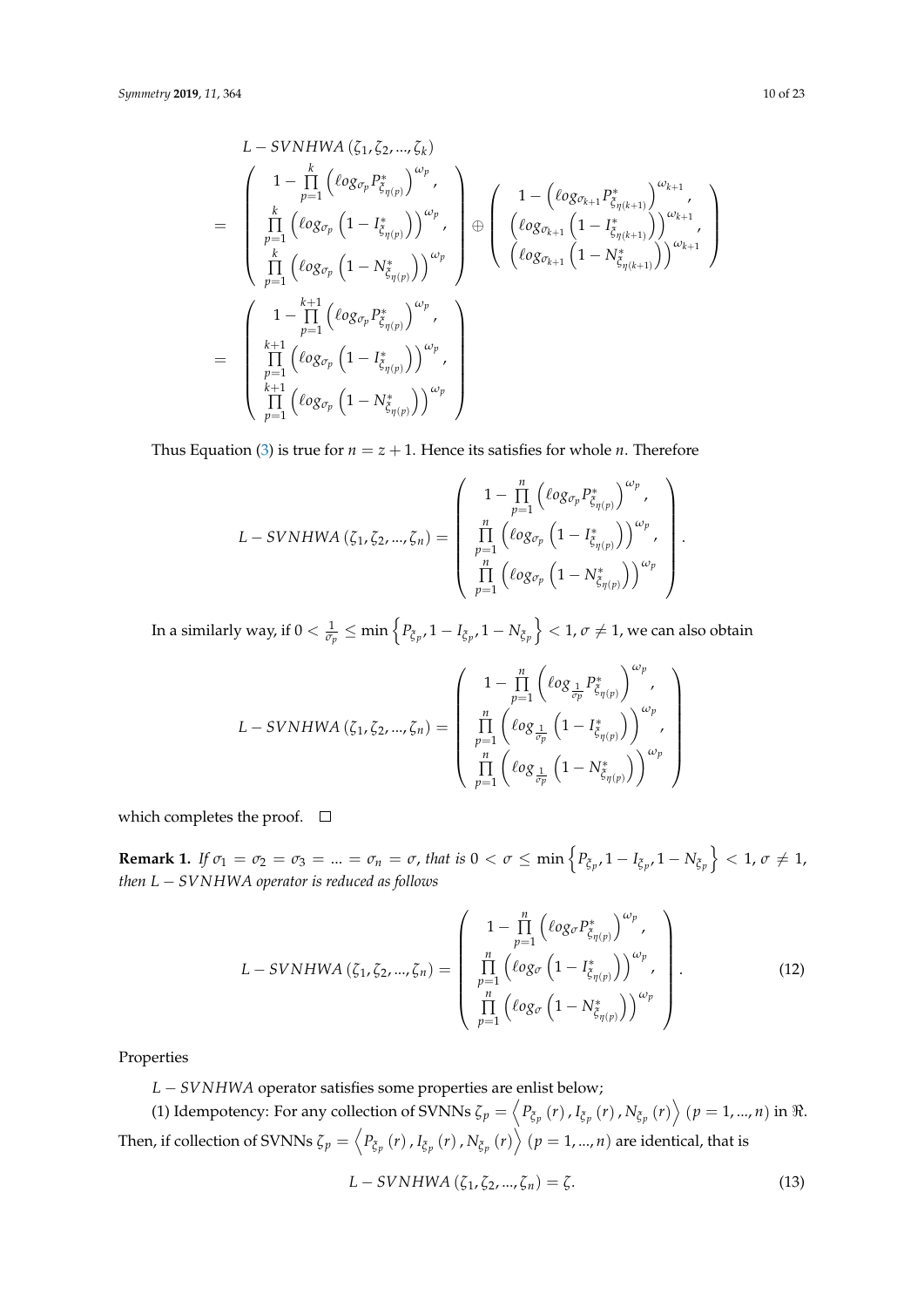(2) Boundedness: for any collection of SVNNs  $\zeta_p = \left\langle P_{\xi_p}(r)$  ,  $I_{\xi_p}(r)$  ,  $N_{\xi_p}(r) \right\rangle$   $(p = 1, ..., n)$  in  $\Re.~$   $\zeta_p^- = \Bigl< \min_p P_{\tilde{\zeta}_p}^* \Bigr.$ *ξ p* , max*<sup>p</sup> I* ∗  $\left\langle \xi_p^*, \max_p N_{\xi_p}^* \right\rangle$  and  $\zeta_p^+ = \left\langle \max_p P_{\xi_p}^* \right\rangle$ *ξ p* , min*<sup>p</sup> I* ∗  $\left\langle \xi_p^*, \min_p N_{\xi_p}^* \right\rangle$   $(p = 1, ..., n)$  in  $\Re,$ therefore

$$
\zeta_p^- \subseteq L - SVNHWA\left(\zeta_1, \zeta_2, ..., \zeta_n\right) \subseteq \zeta_p^+.
$$
\n(14)

(3) Monotonically: for any collection of SVNNs  $\zeta_p = \left\langle P_{\xi_p}(r)$  ,  $I_{\xi_p}(r)$  ,  $N_{\xi_p}(r) \right\rangle$   $(p = 1, ..., n)$  in  $\Re$ . If  $\zeta_{\eta(p)} \subseteq \zeta_{\eta(p)}^{*}$  for  $(p = 1, ..., n)$  , then

$$
L-SVNHWA (\zeta_1, \zeta_2, ..., \zeta_n) \subseteq L-SVNHWA (\zeta_1^*, \zeta_2^*, ..., \zeta_n^*).
$$
 (15)

## *4.2. Logarithmic Hybrid Geometric Operators*

<span id="page-10-0"></span>**Definition 19.** For any collection of SVNNs  $\zeta_p = \left\langle P_{\xi_p}(r)$  ,  $I_{\xi_p}(r)$  ,  $N_{\xi_p}(r) \right\rangle$   $(p = 1, ..., n)$  in  $\Re$ , with  $0 <$  $\sigma_p\leq\min\left\{P_{\xi_p},1-P_{\xi_p},1-N_{\xi_p}\right\}< 1$ ,  $\sigma\neq 1.$  The structure of logarithmic single valued neutrosophic hybrid *weighted geometric (L-SVNHWG) operator is*

$$
L-SVNHWG(\zeta_1, \zeta_2, ..., \zeta_n) = \prod_{p=1}^n (log_{\sigma_p} \zeta_{\eta(p)}^*)^{\omega_p}
$$
(16)

 $\alpha$  *where*  $\beta_p$  $(p=1,...,n)$  *are weight vectors with*  $\beta_p\geq 0$  *and*  $\sum_{p=1}^n\beta_p=1$  *and*  $p$ *th biggest weighted value is ζ* ∗ *η*(*p*)  $\sqrt{2}$  $\zeta^*_{\eta(p)}=\left(\zeta_{\eta(p)}\right)^{n\beta_p}$  ,  $P\in N\Big)$  consequently by total order  $\zeta^*_{\eta(1)}\geq \zeta^*_{\eta(2)}\geq ...\geq \zeta^*_{\eta(n)}.$  Also associated *weights are*  $\omega = (\omega_1, \omega_2, ..., \omega_n)$  *with*  $\omega_p \geq 0$ ,  $\Sigma_{p=1}^n \omega_p = 1$ .

<span id="page-10-1"></span>**Theorem 4.** For any collection of SVNNs  $\zeta_p = \left\langle P_{\xi_p}(r)$  ,  $I_{\xi_p}(r)$  ,  $N_{\xi_p}(r) \right\rangle$   $(p = 1, ..., n)$  in  $\Re$ , with  $0 <$  $\sigma_p\leq\min\left\{P_{\xi_p},1-I_{\xi_p},1-N_{\xi_p}\right\}< 1$ ,  $\sigma\neq 1.$  Then by using logarithmic operations and Definition [19,](#page-10-0) *L*−*SVNHWG define as*

$$
L = SVNHWG(\zeta_{1}, \zeta_{2}, ..., \zeta_{n})
$$
\n
$$
= \begin{cases}\n\left(\begin{array}{c}\n\prod_{p=1}^{n} (1 - \ell \circ g_{\sigma_{p}} P_{\zeta_{\eta(p)}}^{*})^{\beta_{p}} \\
1 - \prod_{p=1}^{n} (1 - (\ell \circ g_{\sigma_{p}} (1 - I_{\zeta_{\eta(p)}}^{*})))^{\beta_{p}} \\
1 - \prod_{p=1}^{n} (1 - (\ell \circ g_{\sigma_{p}} (1 - n_{\zeta_{\eta(p)}}^{*})))^{\beta_{p}}\n\end{array}\right) & 0 < \sigma_{p} \le \min\left\{\begin{array}{c}\nP_{\zeta_{p}} \\
1 - I_{\zeta_{p}} \\
1 - N_{\zeta_{p}}\n\end{array}\right\} < 1 \\
+ \prod_{p=1}^{n} (1 - (\ell \circ g_{\frac{1}{\sigma_{p}}} P_{\zeta_{\eta(p)}}^{*})^{B_{p}} \\
1 - \prod_{p=1}^{n} (1 - (\ell \circ g_{\frac{1}{\sigma_{p}}} (1 - I_{\zeta_{\eta(p)}}^{*})))^{\beta_{p}}\right) & 0 < \frac{1}{\sigma_{p}} \le \min\left\{\begin{array}{c}\nP_{\zeta_{p}} \\
1 - I_{\zeta_{p}} \\
1 - N_{\zeta_{p}}\n\end{array}\right\} < 1,\n\left(1 - \left(\ell \circ g_{\frac{1}{\sigma_{p}}} (1 - n_{\zeta_{\eta(p)}}^{*})\right)\right)^{\beta_{p}} < \frac{1}{\sigma \neq 1}\n\end{cases}
$$
\n(17)

 $\alpha$  *where*  $\beta_p$  $(p=1,...,n)$  *are weight vectors with*  $\beta_p\geq 0$  *and*  $\sum_{p=1}^n\beta_p=1$  *and*  $p$ *th biggest weighted value is ζ* ∗ *η*(*p*)  $\sqrt{2}$  $\zeta^*_{\eta(p)}=\left(\zeta_{\eta(p)}\right)^{n\beta_p}$  ,  $\,P\in N\Big)$  consequently by total order  $\zeta^*_{\eta(1)}\geq \zeta^*_{\eta(2)}\geq ...\geq \zeta^*_{\eta(n)}.$  Also associated *weights are*  $\omega = (\omega_1, \omega_2, ..., \omega_n)$  *with*  $\omega_p \geq 0$ ,  $\Sigma_{p=1}^n \omega_p = 1$ .

**Proof.** Using mathematical induction to prove Equation [\(4\)](#page-10-1), we proceed as: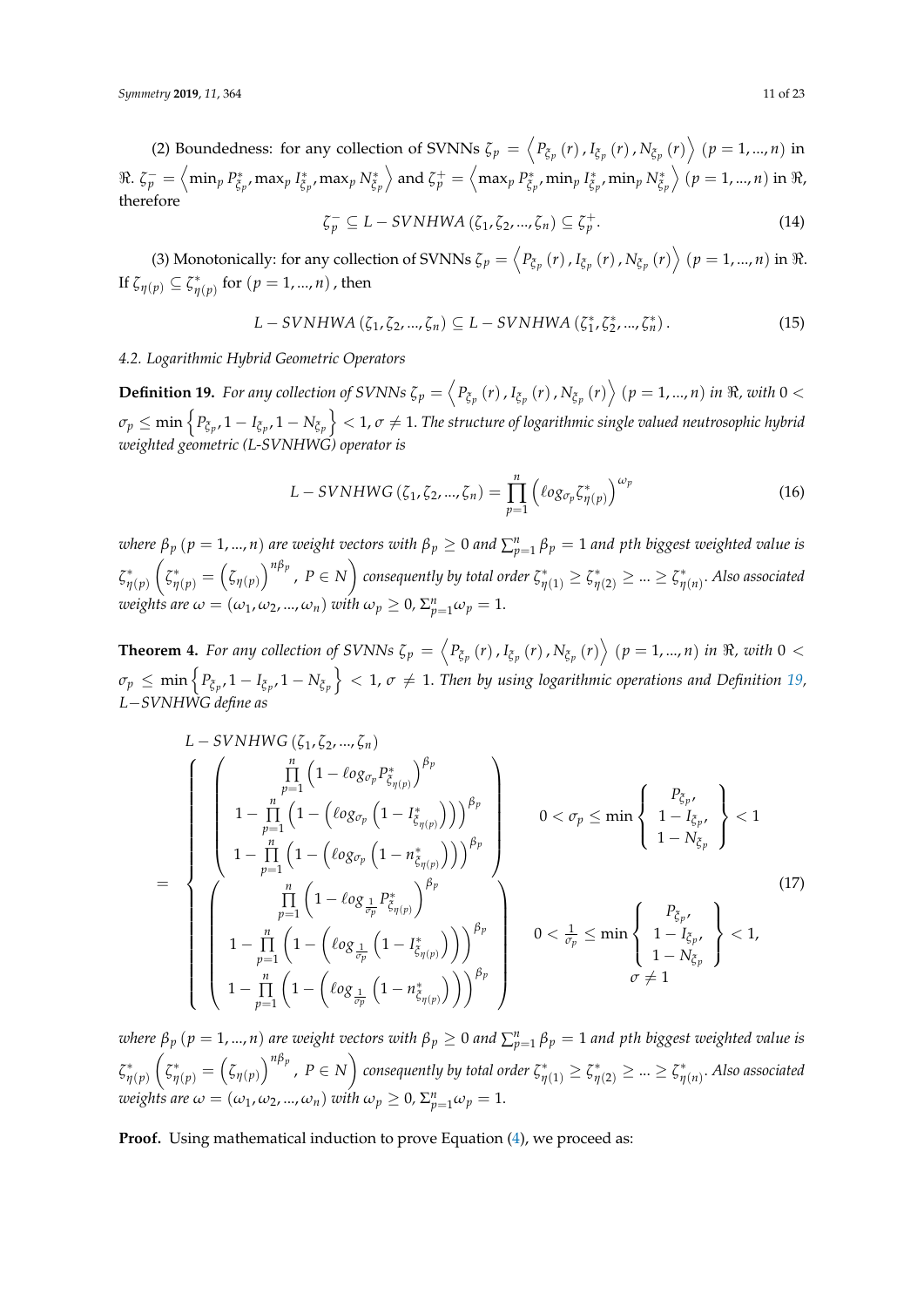(a) For  $n = 2$ , since

$$
\left(\ell o g_{\sigma_1} \zeta_1^* \right)^{\omega_1} = \left(\begin{array}{c} \left(1-\ell o g_{\sigma_1} P_{\zeta_1}^* \right)^{\omega_1} \\ 1-\left(1-\left(\ell o g_{\sigma_1} \left(1-I_{\zeta_1}^* \right) \right) \right)^{\omega_1} \\ 1-\left(1-\left(\ell o g_{\sigma_1} \left(1-N_{\zeta_1}^* \right) \right) \right)^{\omega_1} \end{array} \right)
$$

and

$$
\left(\ell o g_{\sigma_2} \zeta_2^*\right)^{\omega_2} = \left(\begin{array}{c} \left(1 - \ell o g_{\sigma_2} P_{\xi_2}^*\right)^{\omega_2} \\ 1 - \left(1 - \left(\ell o g_{\sigma_2} \left(1 - I_{\xi_2}^*\right)\right)\right)^{\omega_2} \\ 1 - \left(1 - \left(\ell o g_{\sigma_2} \left(1 - N_{\xi_2}^*\right)\right)\right)^{\omega_2}\end{array}\right).
$$

Then

$$
L-SVMHWG(\zeta_1, \zeta_2) = (\ell o_{g_{\sigma_1}} \zeta_1^{*})^{\omega_1} \otimes (\ell o_{g_{\sigma_2}} \zeta_2^{*})^{\omega_2}
$$
\n
$$
= \begin{pmatrix}\n\left(1 - \ell o_{g_{\sigma_1}} P_{\zeta_1}^{*}\right)^{\omega_1} \\
1 - \left(1 - \left(\ell o_{g_{\sigma_1}} \left(1 - I_{\zeta_1}^{*}\right)\right)\right)^{\omega_1} \\
1 - \left(1 - \left(\ell o_{g_{\sigma_1}} \left(1 - N_{\zeta_1}^{*}\right)\right)\right)^{\omega_1}\right)^{\omega_1} \\
1 - \left(1 - \left(\ell o_{g_{\sigma_2}} \left(1 - N_{\zeta_2}^{*}\right)\right)\right)^{\omega_2} \\
1 - \left(1 - \left(\ell o_{g_{\sigma_1}} P_{\zeta_1}^{*}\right)^{\omega_1} \cdot \left(1 - \ell o_{g_{\sigma_2}} P_{\zeta_2}^{*}\right)^{\omega_2}\right)^{\omega_2}\n\end{pmatrix}
$$
\n
$$
= \begin{cases}\n\left(1 - \ell o_{g_{\sigma_1}} P_{\zeta_1}^{*}\right)^{\omega_1} \cdot \left(1 - \ell o_{g_{\sigma_2}} P_{\zeta_2}^{*}\right)^{\omega_2} \\
1 - \left(1 - \left(\ell o_{g_{\sigma_1}} \left(1 - I_{\zeta_1}^{*}\right)\right)\right)^{\omega_1} \cdot \left(1 - \left(\ell o_{g_{\sigma_2}} \left(1 - I_{\zeta_2}^{*}\right)\right)\right)^{\omega_2} \\
1 - \left(1 - \left(\ell o_{g_{\sigma_1}} \left(1 - N_{\zeta_1}^{*}\right)\right)\right)^{\omega_1} \cdot \left(1 - \left(\ell o_{g_{\sigma_2}} \left(1 - N_{\zeta_2}^{*}\right)\right)\right)^{\omega_2}\n\end{pmatrix}
$$
\n
$$
= \begin{pmatrix}\n\frac{2}{\prod_{p=1}^{2}} \left(1 - \left(\ell o_{g_{\sigma_p}} P_{\zeta_p}^{*}\right)^{\omega_p}, \\
1 - \prod_{p=1}^{2} \left(1 - \left(\ell o_{g_{\sigma_p}} \left(1 - I_{\zeta_p}^{*}\right)\right)\
$$

(b) Now Equation [\(4\)](#page-10-1) is true for  $n = k$ ,

$$
L-SVNHWG\left(\zeta_1,\zeta_2,...,\zeta_k\right)=\left(\begin{array}{c} \prod\limits_{p=1}^k\left(1-\ell o g_{\sigma_p}P_{\zeta_p}^*\right)^{\omega_p}\\\ 1-\prod\limits_{p=1}^k\left(1-\left(\ell o g_{\sigma_p}\left(1-I_{\zeta_p}^*\right)\right)\right)^{\omega_p}\\\ 1-\prod\limits_{p=1}^k\left(1-\left(\ell o g_{\sigma_p}\left(1-N_{\zeta_p}^*\right)\right)\right)^{\omega_p}\end{array}\right),
$$

(c) Now, we prove that Equation [\(4\)](#page-10-1) for  $n = k + 1$ , that is

$$
L-SVNHWG(\zeta_1,\zeta_2,...,\zeta_k,\zeta_{k+1})=\prod_{p=1}^k\left(\ell{og_{\sigma_p}\zeta_p}\right)^{\omega_p}\otimes\left(\ell{og_{\sigma_{k+1}\zeta_{k+1}}}\right)^{\omega_{k+1}}
$$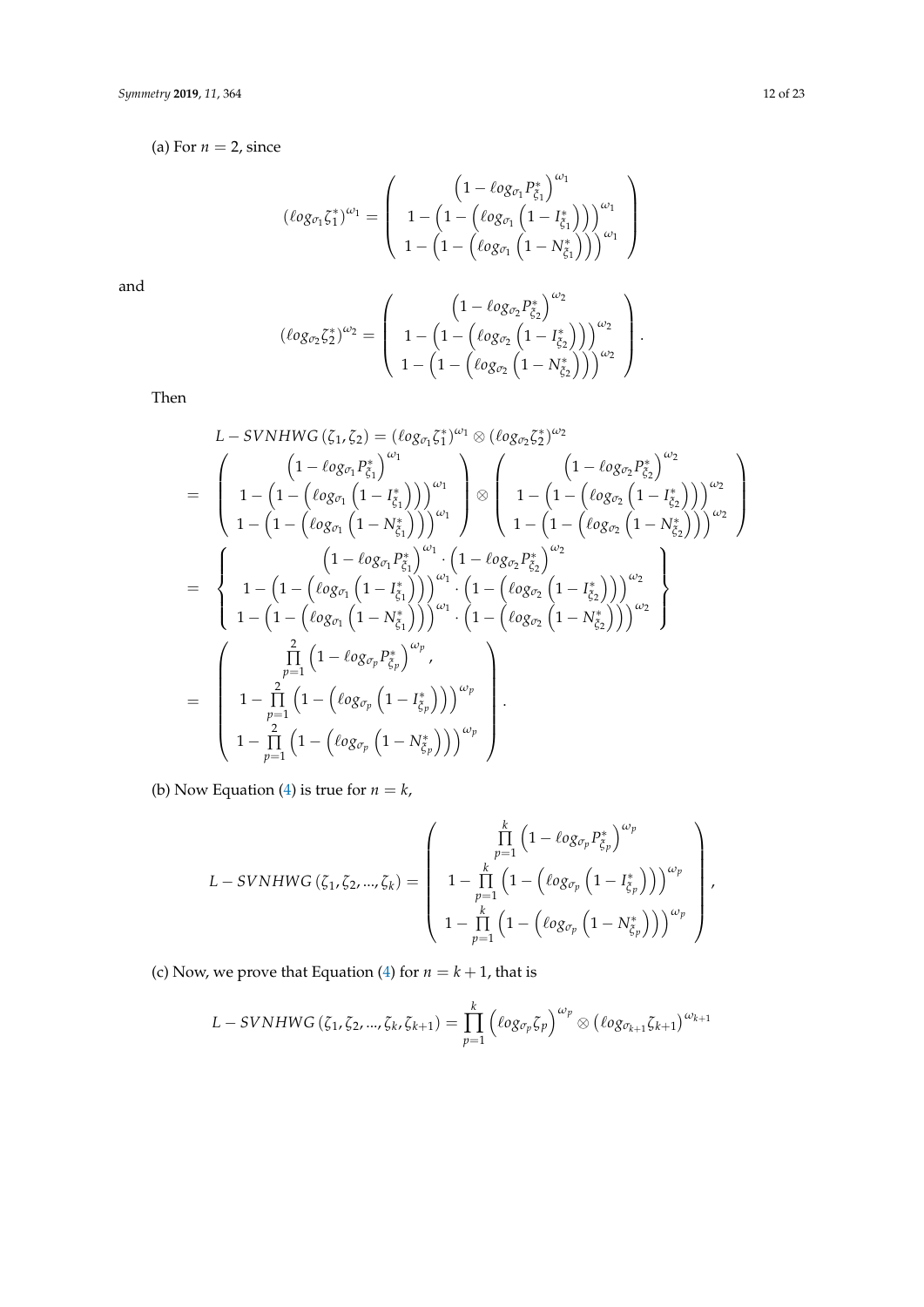$$
L-SVNHWG(\zeta_1, \zeta_2, ..., \zeta_k, \zeta_{k+1})
$$
\n
$$
= \begin{pmatrix}\n\prod_{p=1}^k (1 - \ell \circ g_{\sigma_p} P_{\zeta_p}^*)^{\omega_p} \\
1 - \prod_{p=1}^k (1 - (\ell \circ g_{\sigma_p} (1 - I_{\zeta_p}^*)))^{\omega_p} \\
1 - \prod_{p=1}^k (1 - (\ell \circ g_{\sigma_p} (1 - N_{\zeta_p}^*)))^{\omega_p} \\
1 - \prod_{p=1}^k (1 - (\ell \circ g_{\sigma_p} (1 - N_{\zeta_p}^*)))^{\omega_p}\n\end{pmatrix} \otimes \begin{pmatrix}\n(1 - \ell \circ g_{\sigma_p} P_{\zeta_{k+1}}^*)^{\omega_{k+1}} \\
1 - (1 - (\ell \circ g_{\sigma_p} (1 - N_{\zeta_{k+1}}^*)))^{\omega_{k+1}} \\
1 - (1 - (\ell \circ g_{\sigma_p} (1 - N_{\zeta_{k+1}}^*))^{\omega_{k+1}}\n\end{pmatrix}
$$
\n
$$
= \begin{pmatrix}\n\prod_{k=1}^{k+1} (1 - (\ell \circ g_{\sigma_p} (1 - I_{\zeta_p}^*))^{\omega_p} \\
1 - \prod_{p=1}^{k+1} (1 - (\ell \circ g_{\sigma_p} (1 - N_{\zeta_p}^*))^{\omega_p} \\
1 - \prod_{p=1}^{k+1} (1 - (\ell \circ g_{\sigma_p} (1 - N_{\zeta_p}^*)))^{\omega_p}\n\end{pmatrix}
$$

Thus Equation [\(4\)](#page-10-1) is true for  $n = z + 1$ . Hence it is satisfied for all *n*. Therefore

$$
L-SVNHWG(\zeta_1, \zeta_2, ..., \zeta_n) = \left(\begin{array}{c} \prod_{p=1}^n \left(1 - \ell o g_{\sigma_p} P_{\xi_p}^*\right)^{\omega_p} \\ 1 - \prod_{p=1}^n \left(1 - \left(\ell o g_{\sigma_p} \left(1 - I_{\xi_p}^*\right)\right)\right)^{\omega_p} \\ 1 - \prod_{p=1}^n \left(1 - \left(\ell o g_{\sigma_p} \left(1 - N_{\xi_p}^*\right)\right)\right)^{\omega_p} \end{array}\right)
$$

In a similar way, if  $0<\frac{1}{\sigma_p}\leq\min\left\{P_{\xi_p},1-I_{\xi_p},1-N_{\xi_p}\right\}<1$ ,  $\sigma\neq1$ , we can also obtain

$$
L-SVNHWG(\zeta_1, \zeta_2, ..., \zeta_n) = \left(\begin{array}{c} \prod_{p=1}^n \left(1 - \log_{\frac{1}{cp}} P_{\zeta_p}^*\right)^{\omega_p} \\ 1 - \prod_{p=1}^n \left(1 - \left(\log_{\frac{1}{cp}} \left(1 - I_{\zeta_p}^*\right)\right)\right)^{\omega_p} \\ 1 - \prod_{p=1}^n \left(1 - \left(\log_{\frac{1}{cp}} \left(1 - N_{\zeta_p}^*\right)\right)\right)^{\omega_p} \end{array}\right)
$$

which completes the proof.  $\square$ 

**Remark 2.** If  $\sigma_1 = \sigma_2 = \sigma_3 = ... = \sigma_n = \sigma$ , that is  $0 < \sigma \le \min\left\{P_{\xi_{p'}} 1 - I_{\xi_{p'}} 1 - N_{\xi_p}\right\} < 1$ ,  $\sigma \ne 1$ , *then L* − *SVNHWG operator reduced as follows*

$$
L-SVMHWG(\zeta_1, \zeta_2, ..., \zeta_n) = \begin{pmatrix} \prod_{p=1}^n \left(1 - \ell o g_{\sigma} P_{\zeta_p}^*\right)^{\omega_p} \\ 1 - \prod_{p=1}^n \left(1 - \left(\ell o g_{\sigma} \left(1 - I_{\zeta_p}^*\right)\right)\right)^{\omega_p} \\ 1 - \prod_{p=1}^n \left(1 - \left(\ell o g_{\sigma} \left(1 - N_{\zeta_p}^*\right)\right)\right)^{\omega_p} \end{pmatrix}.
$$
 (18)

Properties

*L* − *SVNHWG* operator satisfies some properties are enlist below;

(1) Idempotency: for any collection of SVNNs  $\zeta_p = \left\langle P_{\xi_p}(r)$  ,  $I_{\xi_p}(r)$  ,  $N_{\xi_p}(r) \right\rangle$   $(p = 1, ..., n)$  in  $\Re$ . Then, if collection of SVNNs  $\zeta_p=\left ,  $I_{\tilde\zeta_p}\left(r\right)$  ,  $N_{\tilde\zeta_p}\left(r\right)\right\}\left(p=1,...,n\right)$  are identical, that is$ 

$$
L-SVNHWG(\zeta_1,\zeta_2,...,\zeta_n)=\zeta.
$$
\n(19)

.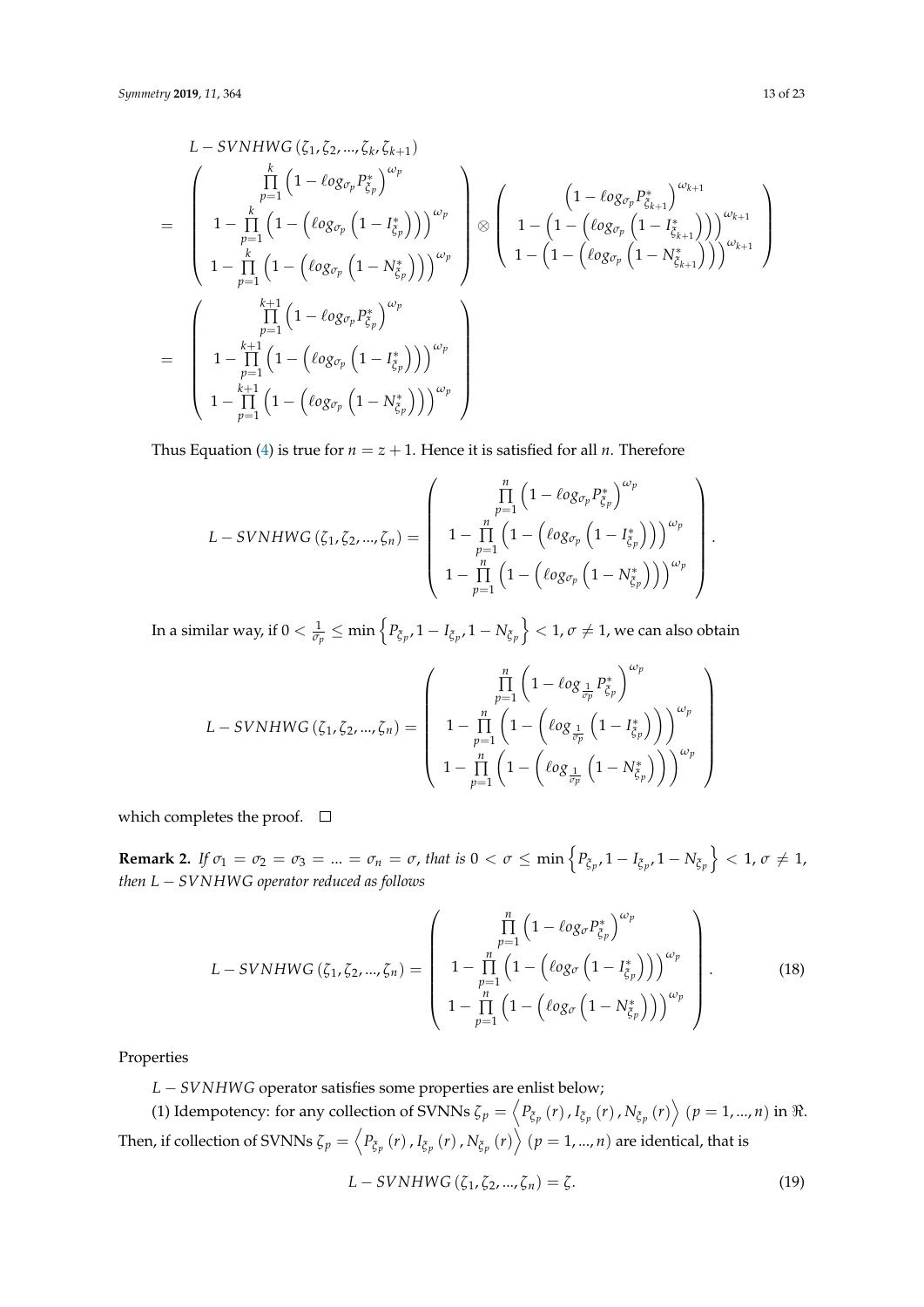(2) Boundedness: for any collection of SVNNs  $\zeta_p = \left\langle P_{\xi_p}(r)$  ,  $I_{\xi_p}(r)$  ,  $N_{\xi_p}(r) \right\rangle$   $(p = 1, ..., n)$  in  $\Re.~\zeta_p^-=\left<\min_p P_{\tilde\zeta_p},\max_p I_{\tilde\zeta_p},\max_p N_{\tilde\zeta_p}\right> \text{and} ~\zeta_p^+=\left<\max_p P_{\tilde\zeta_p},\min_p I_{\tilde\zeta_p},\min_p N_{\tilde\zeta_p}\right>~(p=1,...,n) \text{ in } \Re.$ therefore

$$
\zeta_p^- \subseteq L - SVNHWG\left(\zeta_1, \zeta_2, ..., \zeta_n\right) \subseteq \zeta_p^+.
$$
\n(20)

(3) Monotonically: for any collection of SVNNs  $\zeta_p = \left\langle P_{\xi_p}(r)$  ,  $I_{\xi_p}(r)$  ,  $N_{\xi_p}(r) \right\rangle$   $(p = 1, ..., n)$  in  $\Re$ . If  $\zeta_p \subseteq \zeta_p^*$  for  $(p = 1, ..., n)$  , then

$$
L-SVNHWG(\zeta_1,\zeta_2,...,\zeta_n)\subseteq L-SVNHWG(\zeta_1^*,\zeta_2^*,...,\zeta_n^*).
$$
 (21)

*4.3. Generalized Logarithmic Averaging Operator*

<span id="page-13-0"></span>**Definition 20.** For any collection of SVNNs  $\zeta_p = \left\langle P_{\xi_p}(r)$  ,  $I_{\xi_p}(r)$  ,  $N_{\xi_p}(r) \right\rangle$   $(p = 1, ..., n)$  in  $\Re$ , with  $0 <$  $\sigma_p \leq \min\left\{P_{\xi_p}, 1 - I_{\xi_p}, 1 - N_{\xi_p}\right\} < 1$ ,  $\sigma \neq 1$ . The structure of logarithmic generalized single-valued *neutrosophic weighted averaging (L-GSVNWA) operator is*

$$
L - GSVNWA (\zeta_1, \zeta_2, ..., \zeta_n) = \left(\sum_{p=1}^n \beta_p \ell o g_{\sigma_p} (\zeta_p)^\gamma\right)^{\frac{1}{\gamma}}
$$
(22)

*where*  $\beta_p$  $(p = 1, ..., n)$  *are weighting vector with*  $\beta_p \geq 0$  *and*  $\sum_{p=1}^n \beta_p = 1$ *.* 

<span id="page-13-1"></span>**Theorem 5.** For any collection of SVNNs  $\zeta_p = \left\langle P_{\xi_p}(r)$  ,  $I_{\xi_p}(r)$  ,  $N_{\xi_p}(r) \right\rangle$   $(p = 1, ..., n)$  in  $\Re$ , with  $0 <$  $\sigma_p\leq\min\left\{P_{\xi_p},1-P_{\xi_p},1-N_{\xi_p}\right\}< 1$ ,  $\sigma\neq 1$ ,  $\gamma\geq 1$ . Then by using logarithmic operations and Definition [20,](#page-13-0) *L* − *GSVNWA define as*

$$
L - GSVNWA (\zeta_1, \zeta_2, ..., \zeta_n)
$$
\n
$$
\begin{bmatrix}\n\left(1 - \prod_{p=1}^n \left(1 - \left(1 - \left(\ell_{0g_{\sigma_p}} P_{\xi_p}\right)\right)^{\gamma}\right)^{\beta_p}\right)^{\frac{1}{\gamma}}, \\
1 - \left[1 - \prod_{p=1}^n \left(1 - \left(1 - \ell_{0g_{\sigma_p}} \left(1 - I_{\xi_p}\right)\right)^{\gamma}\right)^{\beta_p}\right]^{\frac{1}{\gamma}} \\
1 - \left[1 - \prod_{p=1}^n \left(1 - \left(1 - \ell_{0g_{\sigma_p}} \left(1 - I_{\xi_p}\right)\right)^{\gamma}\right)^{\beta_p}\right]^{\frac{1}{\gamma}}\right] & 0 < \sigma_p \le \min\left\{\begin{array}{l} P_{\xi_p, \zeta_p} \\
1 - I_{\xi_p, \zeta_p} \\
1 - N_{\xi_p}^{\gamma}\n\end{array}\right\} < 1\n\end{bmatrix}
$$
\n
$$
\begin{bmatrix}\n\left(1 - \prod_{p=1}^n \left(1 - \left(1 - \left(\ell_{0g_{\frac{1}{\sigma_p}} P_{\xi_p}\right)\right)^{\gamma}\right)^{\beta_p}\right)^{\frac{1}{\gamma}} \\
1 - \left[1 - \prod_{p=1}^n \left(1 - \left(1 - \ell_{0g_{\frac{1}{\sigma_p}} \left(1 - I_{\xi_p}\right)\right)^{\gamma}\right)^{\beta_p}\right]^{\frac{1}{\gamma}} \\
1 - \left[1 - \prod_{p=1}^n \left(1 - \left(1 - \ell_{0g_{\frac{1}{\sigma_p}} \left(1 - I_{\xi_p}\right)\right)^{\gamma}\right)^{\beta_p}\right]^{\frac{1}{\gamma}} \\
1 - \left[1 - \prod_{p=1}^n \left(1 - \left(1 - \ell_{0g_{\frac{1}{\sigma_p}} \left(1 - N_{\xi_p}\right)\right)^{\gamma}\right)^{\beta_p}\right]^{\frac{1}{\gamma}}\n\end{bmatrix}
$$
\n(23)

*where*  $\beta_p$  $(p = 1, ..., n)$  *are weighting vector with*  $\beta_p \geq 0$  *and*  $\sum_{p=1}^n \beta_p = 1$ *.* 

Apparently, if we use  $\gamma = 1$ , then the  $L - GSVNWA$  operator is becomes into  $L - SVNWA$  operator. **Proof.** Theorem [5](#page-13-1) take the form by utilized the technique of mathematical induction and procedure is eliminate here.  $\square$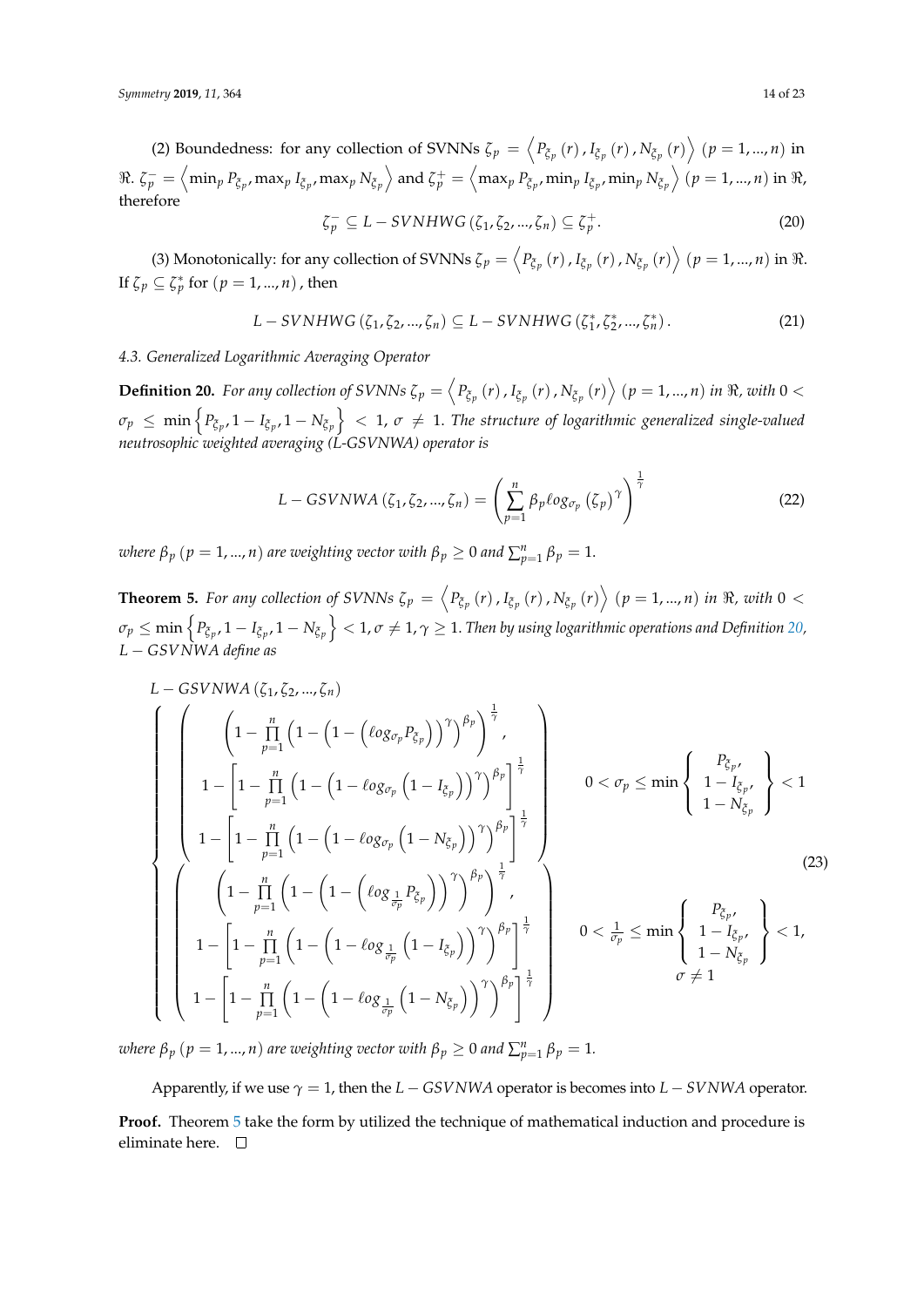**Remark 3.** If  $\sigma_1 = \sigma_2 = \sigma_3 = ... = \sigma_n = \sigma$ , that is  $0 < \sigma \le \min\left\{\frac{P_{\xi_{p'}}}{P_{\xi_{p'}}}, 1 - \frac{I_{\xi_{p'}}}{P_{\xi_{p'}}}\right\} < 1$ ,  $\sigma \ne 1$ , *then L* − *GSVNWA operator reduced as follows*

$$
L - GSVNWA (\zeta_1, \zeta_2, ..., \zeta_n) = \left(\begin{array}{c} \left(1 - \prod_{p=1}^n \left(1 - \left(1 - \left(\ell_{0g_{\sigma}} P_{\zeta_p}\right)\right)^{\gamma}\right)^{\beta_p}\right)^{\frac{1}{\gamma}}, \\ 1 - \left[1 - \prod_{p=1}^n \left(1 - \left(1 - \ell_{0g_{\sigma}} \left(1 - I_{\zeta_p}\right)\right)^{\gamma}\right)^{\beta_p}\right]^{\frac{1}{\gamma}} \\ 1 - \left[1 - \prod_{p=1}^n \left(1 - \left(1 - \ell_{0g_{\sigma}} \left(1 - N_{\zeta_p}\right)\right)^{\gamma}\right)^{\beta_p}\right]^{\frac{1}{\gamma}} \end{array}\right).
$$
 (24)

Properties

*L* − *GSVNWA* operator satisfies some properties are enlist below;

(1) Idempotency: For any collection of SVNNs  $\zeta_p = \left\langle P_{\tilde{\zeta}_p}\left(r\right), I_{\tilde{\zeta}_p}\left(r\right), N_{\tilde{\zeta}_p}\left(r\right) \right\rangle (p = 1, ..., n)$  in  $\Re$ . Then, if collection of SVNNs  $\zeta_p=\left ,  $I_{\tilde\zeta_p}\left(r\right)$  ,  $N_{\tilde\zeta_p}\left(r\right)\right\}\left(p=1,...,n\right)$  are identical, that is$ 

$$
L - GSVNWA\left(\zeta_{1}, \zeta_{2}, ..., \zeta_{n}\right) = \zeta.
$$
\n<sup>(25)</sup>

(2) Boundedness: for any collection of SVNNs  $\zeta_p = \left\langle P_{\xi_p}(r)$ ,  $I_{\xi_p}(r)$ ,  $N_{\xi_p}(r) \right\rangle$   $(p = 1, ..., n)$  in  $\Re.~\zeta_p^-=\left<\min_p P_{\tilde\zeta_p},\max_p I_{\tilde\zeta_p},\max_p N_{\tilde\zeta_p}\right> \text{and} ~\zeta_p^+=\left<\max_p P_{\tilde\zeta_p},\min_p I_{\tilde\zeta_p},\min_p N_{\tilde\zeta_p}\right>~(p=1,...,n) \text{ in } \Re.$ therefore

$$
\zeta_p^- \subseteq L - GSVNWA\left(\zeta_1, \zeta_2, ..., \zeta_n\right) \subseteq \zeta_p^+.
$$
 (26)

(3) Monotonically: for any collection of SVNNs  $\zeta_p = \left\langle P_{\xi_p}\left(r\right), I_{\xi_p}\left(r\right), N_{\xi_p}\left(r\right) \right\rangle$   $\left(p = 1, ..., n\right)$  in  $\Re$ . If  $\zeta_p \subseteq \zeta_p^*$  for  $(p = 1, ..., n)$  , then

$$
L - GSVNWA(\zeta_1, \zeta_2, ..., \zeta_n) \subseteq L - GSVNWA(\zeta_1^*, \zeta_2^*, ..., \zeta_n^*).
$$
 (27)

## *4.4. Generalized Logarithmic Geometric Operator*

<span id="page-14-0"></span>**Definition 21.** For any collection of SVNNs  $\zeta_p = \langle P_{\xi_p}(r), I_{\xi_p}(r), N_{\xi_p}(r) \rangle$   $(p = 1, ..., n)$  in  $\Re$ , with  $0<\sigma_p\leq\min\left\{P_{\xi_p},1-I_{\xi_p},1-N_{\xi_p}\right\}< 1$ ,  $\sigma\neq1.$  The structure of logarithmic generalized single valued *neutrosophic weighted geometric (L-GSVNWG) operator is*

$$
L - GSVNWG\left(\zeta_{1}, \zeta_{2}, ..., \zeta_{n}\right) = \left(\sum_{p=1}^{n} \left(\ell_{0}g_{\sigma_{p}}\left(\zeta_{p}\right)^{\gamma}\right)^{\beta_{p}}\right)^{\frac{1}{\gamma}}
$$
(28)

*where*  $\beta_p$  $(p = 1, ..., n)$  *are weighting vector with*  $\beta_p \geq 0$  *and*  $\sum_{p=1}^n \beta_p = 1$ *.*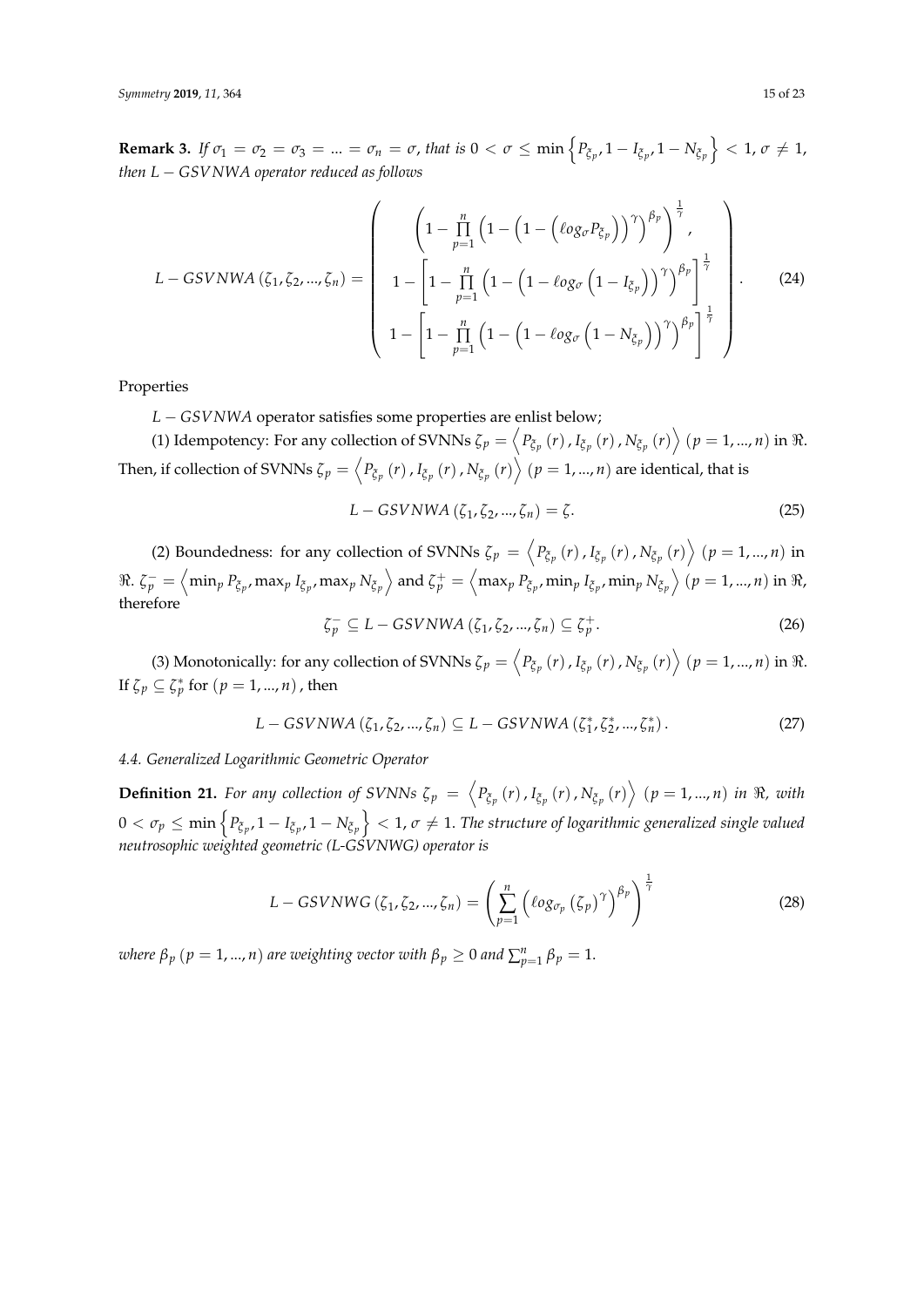<span id="page-15-0"></span>**Theorem 6.** For any collection of SVNNs  $\zeta_p=\left\langle P_{\xi_p}\left(r\right),I_{\xi_p}\left(r\right),N_{\xi_p}\left(r\right)\right\rangle$   $(p=1,...,n)$  in  $\Re$ , with  $0<\sigma_p\leq$  $\min\left\{P_{\xi_p}, 1 - I_{\xi_p}, 1 - N_{\xi_p}\right\} < 1$ ,  $\sigma\neq 1, \gamma\geq 1$ . Then by using logarithmic operations and definition [\(21\)](#page-14-0), *L* − *GSVNWG define as*

$$
L - GSVNWG\left(\zeta_{1}, \zeta_{2}, ..., \zeta_{n}\right)
$$
\n
$$
\begin{pmatrix}\n1 - \left[1 - \prod_{p=1}^{n} \left(1 - \left(\ell_{0}g_{\sigma_{p}}P_{\xi_{p}}\right)^{\gamma}\right)^{\beta_{p}}\right]^{\frac{1}{\gamma}} \\
\left(1 - \prod_{p=1}^{n} \left(1 - \left(\ell_{0}g_{\sigma_{p}}\left(1 - I_{\xi_{p}}\right)\right)^{\gamma}\right)^{\beta_{p}}\right)^{\frac{1}{\gamma}} \\
\left(1 - \prod_{p=1}^{n} \left(1 - \left(\ell_{0}g_{\sigma_{p}}\left(1 - N_{\xi_{p}}\right)\right)^{\gamma}\right)^{\beta_{p}}\right)^{\frac{1}{\gamma}} \\
1 - \left[1 - \prod_{p=1}^{n} \left(1 - \left(\ell_{0}g_{\frac{1}{\sigma_{p}}P_{\xi_{p}}}\right)^{\gamma}\right)^{\beta_{p}}\right]^{\frac{1}{\gamma}}\n\end{pmatrix} \qquad 0 < \sigma_{p} \le \min\left\{\begin{array}{l} P_{\xi_{p'}} \\
1 - I_{\xi_{p'}} \\
1 - N_{\xi_{p}}\n\end{array}\right\} < 1
$$
\n
$$
\begin{pmatrix}\n1 - \left[1 - \prod_{p=1}^{n} \left(1 - \left(\ell_{0}g_{\frac{1}{\sigma_{p}}P_{\xi_{p}}}\right)^{\gamma}\right)^{\beta_{p}}\right]^{\frac{1}{\gamma}} \\
\left(1 - \prod_{p=1}^{n} \left(1 - \left(\ell_{0}g_{\frac{1}{\sigma_{p}}} \left(1 - I_{\xi_{p}}\right)\right)^{\gamma}\right)^{\beta_{p}}\right)^{\frac{1}{\gamma}} \\
\left(1 - \prod_{p=1}^{n} \left(1 - \left(\ell_{0}g_{\frac{1}{\sigma_{p}}} \left(1 - N_{\xi_{p}}\right)\right)^{\gamma}\right)^{\beta_{p}}\right)^{\frac{1}{\gamma}}\n\end{pmatrix} \qquad 0 < \frac{1}{\sigma_{p}} \le \min\left\{\begin{array}{l} P_{\xi_{p'}} \\
1 - I_{\xi_{p'}} \\
1 - N_{\xi_{p}} \\
\sigma \neq 1\n\end{array}\right\} < 1,
$$
\n(29)

*where*  $\beta_p$   $(p = 1, ..., n)$  *is the weighting vector with*  $\beta_p \geq 0$  *and*  $\sum_{p=1}^{n} \beta_p = 1$ *.* 

Apparently, if we use  $\gamma = 1$ , then the  $L - GSVNWG$  operator is becomes into  $L - SVNWG$  operator. **Proof.** Theorem [6](#page-15-0) takes the form by utilizing the technique of mathematical induction and the procedure is eliminated here.  $\square$ 

**Remark 4.** If  $\sigma_1 = \sigma_2 = \sigma_3 = ... = \sigma_n = \sigma$ , that is  $0 < \sigma \le \min\left\{\frac{P_{\xi_{p'}}}{P_{\xi_{p'}}}, 1 - \frac{I_{\xi_{p'}}}{P_{\xi_{p'}}}\right\} < 1$ ,  $\sigma \ne 1$ , *then L* − *GSVNWG operator reduced as follows*

$$
L - GSVNWG(\zeta_1, \zeta_2, ..., \zeta_n) = \left(\begin{array}{c} 1 - \left[1 - \prod_{p=1}^n \left(1 - \left(\ell_{0g_{\sigma}} P_{\zeta_p}\right)^{\gamma}\right)^{\beta_p}\right]^{\frac{1}{\gamma}}, \\ \left(1 - \prod_{p=1}^n \left(1 - \left(\ell_{0g_{\sigma}} \left(1 - I_{\zeta_p}\right)\right)^{\gamma}\right)^{\beta_p}\right)^{\frac{1}{\gamma}} \\ \left(1 - \prod_{p=1}^n \left(1 - \left(\ell_{0g_{\sigma}} \left(1 - N_{\zeta_p}\right)\right)^{\gamma}\right)^{\beta_p}\right)^{\frac{1}{\gamma}} \end{array}\right).
$$
(30)

Properties

*L* − *GSVNWG* operator satisfies some properties are enlist below;

(1) Idempotency: For any collection of SVNNs  $\zeta_p=\left ,  $I_{\tilde{\zeta}_p}\left(r\right)$  ,  $N_{\tilde{\zeta}_p}\left(r\right)\right>(p=1,...,n)$  in  $\Re$ .$ Then, if collection of SVNNs  $\zeta_p=\left ,  $I_{\tilde\zeta_p}\left(r\right)$  ,  $N_{\tilde\zeta_p}\left(r\right)\right\}\left(p=1,...,n\right)$  are identical, that is$ 

$$
L - GSVNWG(\zeta_1, \zeta_2, ..., \zeta_n) = \zeta.
$$
\n(31)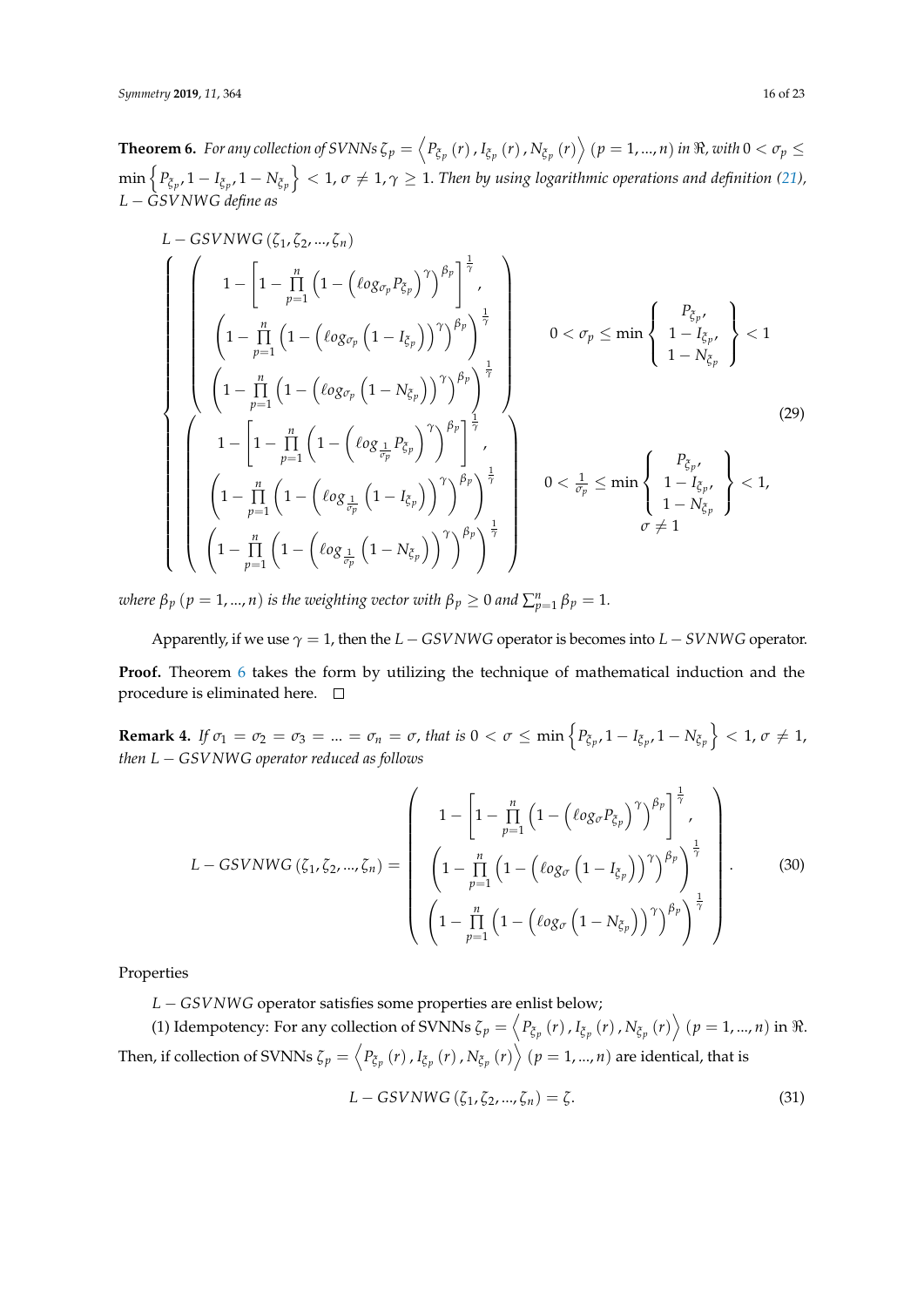(2) Boundedness: for any collection of SVNNs  $\zeta_p = \left\langle P_{\xi_p}(r)$  ,  $I_{\xi_p}(r)$  ,  $N_{\xi_p}(r) \right\rangle$   $(p = 1, ..., n)$  in  $\Re.~\zeta_p^-=\left<\min_p P_{\tilde\zeta_p},\max_p I_{\tilde\zeta_p},\max_p N_{\tilde\zeta_p}\right> \text{and} ~\zeta_p^+=\left<\max_p P_{\tilde\zeta_p},\min_p I_{\tilde\zeta_p},\min_p N_{\tilde\zeta_p}\right>~(p=1,...,n) \text{ in } \Re.$ therefore

$$
\zeta_p^- \subseteq L - GSVNWG\left(\zeta_1, \zeta_2, ..., \zeta_n\right) \subseteq \zeta_p^+.
$$
\n(32)

(3) Monotonically: for any collection of SVNNs  $\zeta_p = \left\langle P_{\xi_p}(r)$  ,  $I_{\xi_p}(r)$  ,  $N_{\xi_p}(r) \right\rangle$   $(p = 1, ..., n)$  in  $\Re$ . If  $\zeta_p \subseteq \zeta_p^*$  for  $(p = 1, ..., n)$  , then

$$
L - GSVNWG(\zeta_1, \zeta_2, ..., \zeta_n) \subseteq L - GSVNWG(\zeta_1^*, \zeta_2^*, ..., \zeta_n^*).
$$
 (33)

## <span id="page-16-0"></span>**5. Proposed Technique for Solving Decision-Making Problems**

This section includes the new approach to decision-making based on the single-valued neutrosophic sets, and we will propose a decision-making matrix as indicated below.

Let  $H = (h_1, h_2, ..., h_m)$  be a distinct collection of *m* probable alternatives and  $Y = (y_1, y_2, ..., y_n)$ be a finite collection of *n* criteria, where *h<sup>i</sup>* indicate the *i*-th alternatives and *y<sup>j</sup>* indicate the *j*-th criteria. Let  $D = (d_1, d_2, ..., d_t)$  be a finite set of *t* experts, where  $d_k$  indicate the *k*-th expert. The expert  $d_k$ supply her appraisal of an alternative  $h_i$  on an attribute  $y_j$  as a SVNNs  $(i = 1, ..., m; j = 1, ..., n)$ . The expert's information is represented by the SVNS decision-making matrix  $D^s = \left[E^{(s)}_{ip}\right]_{m\times n}$ . Assume that  $\beta_p(p = 1, ..., m)$  is the weight vector of the attribute  $y_j$ , where  $0 \le \beta_p \le 1$ ,  $\sum_{j=1}^{n}$  $\sum\limits_{p=1}$   $\beta_p$  = 1 and  $\psi=(\psi_1,\psi_2,...,\psi_m)$  be the weights of the decision makers  $d_k$  such that  $\psi_k\leq 1$ ,  $\sum\limits_{i=1}^n\frac{1}{2}$  $\sum_{k=1} \psi_k = 1.$ 

When we construct the SVNS decision-making matrices,  $D^s = \left[E_{ip}^{(s)}\right]_{m \times n}$  for decision. Basically, criteria have two types, one is benefit criteria and other one is cost criteria. If the SVNS decision matrices have cost-type criteria metrics $D^s = \left[E_{ip}^s\right]_{m \times n}$  can be converted into the normalized SVNS decision matrices,  $R^s = \left[ r_{ip}^{(s)} \right]_{m \times n}$ , where  $r_{ip}^s =$  $\int E_{ip}^s$ , for benefit criteria  $A_p$  $\overline{\vec{E}}_{ip}^{s}$  , for cost criteria  $A_{p}$  ,  $j = 1, ..., n$ , and  $\overline{E}_{ip}^s$  is the complement of  $E_{ip}^s$ . The normalization is not required, if the criteria have the same type.

**Step 1**: In this step, we get the neutrosophic information, using the all proposed logarithmic aggregation operators to evolute the alternative preference values with associated weights, which are *ω* = (*ω*<sub>1</sub>, *ω*<sub>2</sub>, ..., *ω*<sub>*n*</sub>) with  $ω$ <sub>*p*</sub>  $\geq 0$ ,  $\Sigma_{p=1}^{n}ω$ <sub>*p*</sub> = 1.

**Step 2**: We find the score value  $\tilde{S}(\ell o g_{\sigma} \zeta_p)$  and the accuracy value  $\tilde{A}(\ell o g_{\sigma} \zeta_p)$  of the cumulative total preference value  $h_i$  ( $i = 1, ..., m$ ).

**Step 3**: By definition, we give ranking to the alternatives  $h_i$  ( $i = 1, ..., m$ ) and choose the best alternative which has the maximum score value.

#### <span id="page-16-1"></span>*5.1. Numerical Example*

Assume that there is a committee which selects five applicable emerging technology enterprises  $H_g$ ( $g = 1, ..., 5$ ), which are given as follows.

- (1) Augmented reality  $(H_1)$ ,
- (2) Personalized medicine  $(H_2)$ ,
- (3) Artificial intelligence  $(H_3)$ ,
- (4) Gene drive  $(H_4)$  and
- (5) Quantum computing  $(H_5)$ .

They assess the possible rising technology enterprises according to the five attributes, which are (1) Advancement  $(D_1)$ ,

- (2) Market risk  $(D_2)$ ,
- (3) Financial investments  $(D_3)$ ,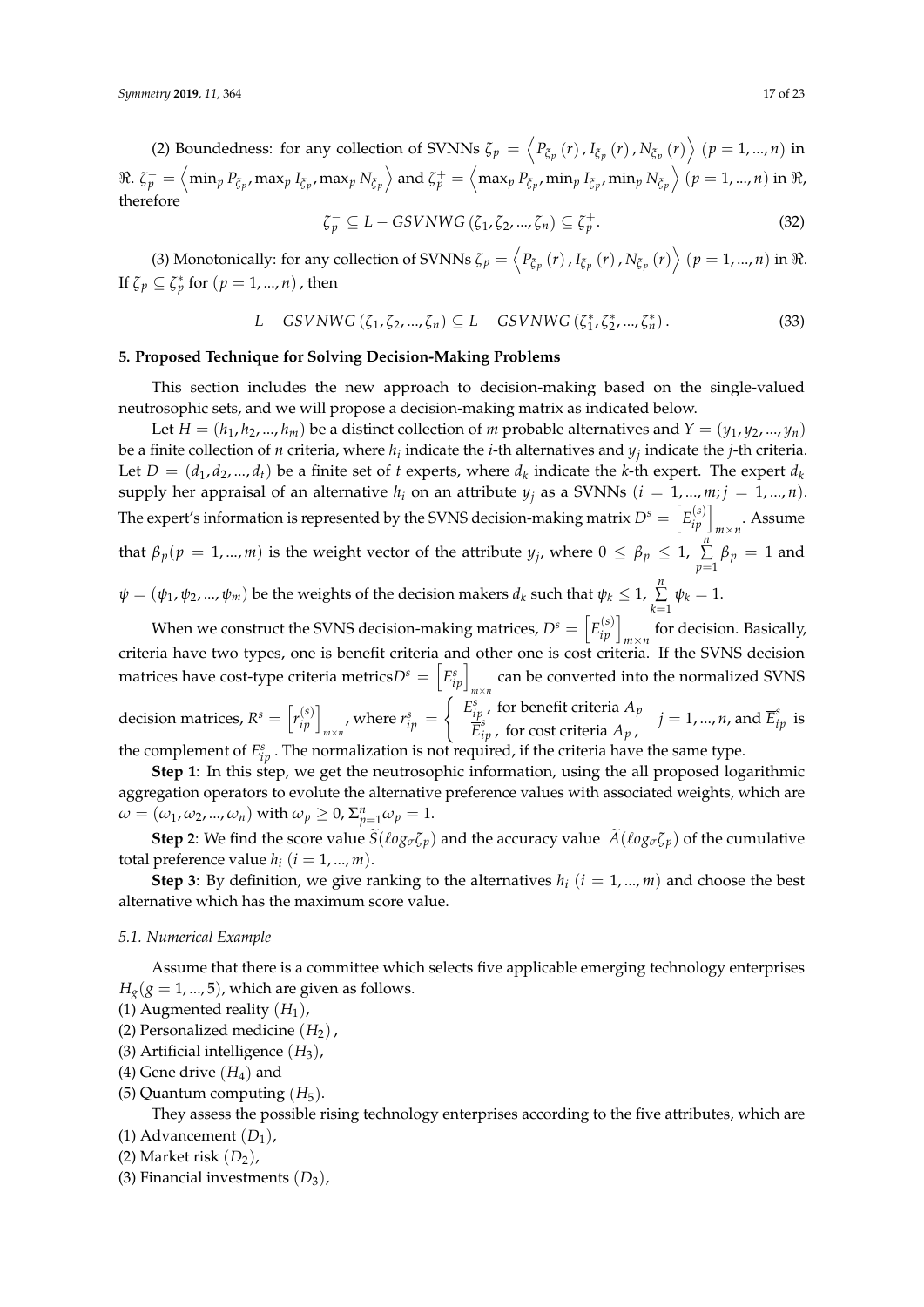(4) Progress of science and technology (*D*4) and

### (5) Designs  $(D_5)$ .

<span id="page-17-0"></span>To avoid the conflict between them, the decision makers take the attribute weights as  $\beta = (0.15, 0.28, 0.20, 0.22, 0.15)^T$ . They construct the SVNS decision-making matrix given in Table [1.](#page-17-0)

|       | $D_1$           | $D_2$           | $D_3$           | $D_4$           | $D_{\overline{5}}$ |
|-------|-----------------|-----------------|-----------------|-----------------|--------------------|
| $H_1$ | (0.5, 0.3, 0.4) | (0.3, 0.2, 0.5) | (0.2, 0.2, 0.6) | (0.4, 0.2, 0.3) | (0.3, 0.3, 0.4)    |
| H2    | (0.7, 0.1, 0.3) | (0.3, 0.2, 0.7) | (0.6, 0.3, 0.2) | (0.2, 0.4, 0.6) | (0.7, 0.1, 0.2)    |
| $H_3$ | (0.5, 0.3, 0.4) | (0.4, 0.2, 0.6) | (0.6, 0.1, 0.2) | (0.3, 0.1, 0.5) | (0.6, 0.4, 0.3)    |
| H4    | (0.7, 0.3, 0.2) | (0.2, 0.2, 0.7) | (0.4, 0.5, 0.2) | (0.2, 0.2, 0.5) | (0.4, 0.5, 0.4)    |
| Hҕ    | (0.4, 0.1, 0.3) | (0.2, 0.1, 0.5) | (0.4, 0.1, 0.5) | (0.6, 0.3, 0.4) | (0.3, 0.2, 0.4)    |

**Table 1.** Emerging Technology Enterprises *D*<sup>1</sup> .

<span id="page-17-1"></span>Since  $D_1$ ,  $D_3$  are benefit-type criteria and  $D_2$ ,  $D_4$  is cost type criteria, the normalization is required for these decision matrices. Normalized decision matrices are shown in Table [2.](#page-17-1)

|         | $D_1$           | $D_2$           | $D_3$           | $D_4$           | $D_5$           |
|---------|-----------------|-----------------|-----------------|-----------------|-----------------|
| H1      | (0.5, 0.3, 0.4) | (0.5, 0.2, 0.3) | (0.2, 0.2, 0.6) | (0.3, 0.2, 0.4) | (0.3, 0.3, 0.4) |
| H2      | (0.7, 0.1, 0.3) | (0.7, 0.2, 0.3) | (0.6, 0.3, 0.2) | (0.6, 0.4, 0.2) | (0.7, 0.1, 0.2) |
| H3      | (0.5, 0.3, 0.4) | (0.6, 0.2, 0.4) | (0.6, 0.1, 0.2) | (0.5, 0.1, 0.3) | (0.6, 0.4, 0.3) |
| $H_{4}$ | (0.7, 0.3, 0.2) | (0.7, 0.2, 0.2) | (0.4, 0.5, 0.2) | (0.5, 0.2, 0.2) | (0.4, 0.5, 0.4) |
| Hҕ      | (0.4, 0.1, 0.3) | (0.5, 0.1, 0.2) | (0.4, 0.1, 0.5) | (0.4, 0.3, 0.6) | (0.3, 0.2, 0.4) |

**Table 2.** Emerging Technology Enterprises *R* 1 .

Step 1: Now, we apply all the proposed logarithmic aggregation operators to collective neutrosophic information as follows.

Case 1: Using logarithmic single-valued neutrosophic hybrid weighted averaging aggregation operator, we obtained the results shown in Table [3.](#page-17-2)

<span id="page-17-2"></span>**Table 3.** Aggregated information using the logarithmic single valued neutrosophic hybrid weighted averaging (L-SVNHWA) operator for  $\sigma = 0.3$ .

| $H_1$          | (0.17624, 0.23432, 0.43885) |
|----------------|-----------------------------|
| H <sub>2</sub> | (0.66164, 0.16229, 0.21840) |
| $H_3$          | (0.52788, 0.18347, 0.32224) |
| $H_4$          | (0.49410, 0.30962, 0.20985) |
| H5             | (0.22496, 0.12393, 0.39318) |

Case 2: Using Logarithmic single valued neutrosophic hybrid weighted geometric aggregation operator, we obtainedthe results shown in Table [4.](#page-17-3)

<span id="page-17-3"></span>**Table 4.** Aggregated information using logarithmic single valued neutrosophic hybrid weighted geometric (L-SVNHWG) operator for  $\sigma = 0.1$ .

| $H_1$          | (0.52472, 0.12638, 0.24189) |
|----------------|-----------------------------|
| H <sub>2</sub> | (0.81968, 0.10633, 0.11764) |
| $H_3$          | (0.74946, 0.11782, 0.17620) |
| $H_4$          | (0.70685, 0.18942, 0.11685) |
| $H_5$          | (0.58497, 0.07427, 0.23305) |

Step 2: We find the score index  $\tilde{S}(\ell o g_{\sigma} \zeta_p)$  and the accuracy index  $\tilde{A}(\ell o g_{\sigma} \zeta_p)$  of the cumulative overall preference value  $h_i$  ( $i = 1, 2, 3, 4, 5$ ).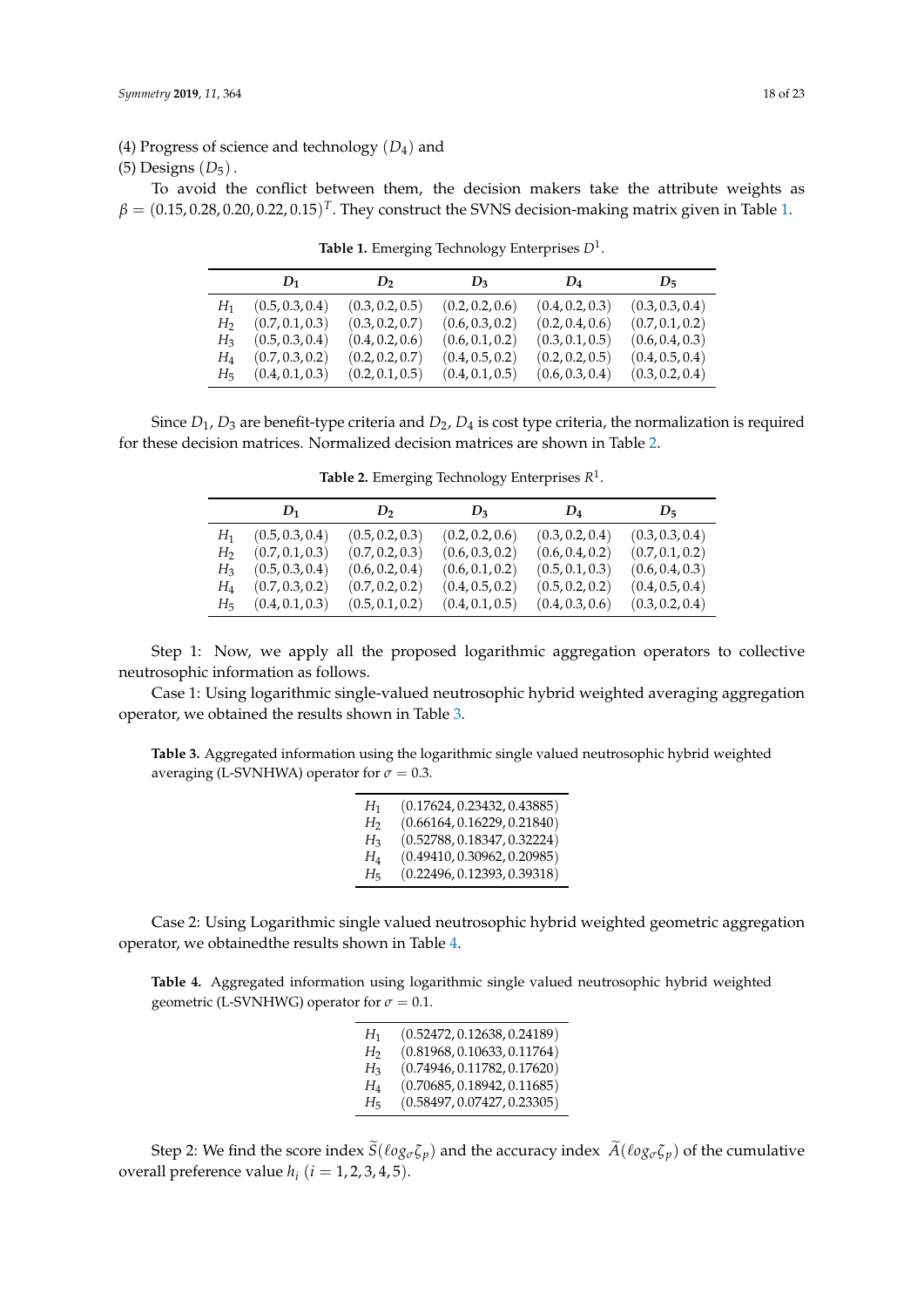<span id="page-18-1"></span>Case 1: Using the score of aggregated information for L-SVNHWA operator, we obtained the results shown in Table [5.](#page-18-1)

| $S(\ell o g0.3H1)$                  | $-1.14345$ | $A(\ell o g_{0.3}H_1)$             | 0.25985 |
|-------------------------------------|------------|------------------------------------|---------|
| $\widetilde{S}(\ell o g_{0.3} H_2)$ | 0.30519    | $\widetilde{A}(\ell o g_{0.3}H_2)$ | 1.0087  |
| $\widetilde{S}(\ell o g_{0.3} H_3)$ | $-0.02207$ | $\widetilde{A}(\ell o g_{0.3}H_3)$ | 0.96078 |
| $\widetilde{S}(\ell o g_{0.3} H_4)$ | $-0.08895$ | $A(\ell o g_{0.3}H_4)$             | 0.91781 |
| $\widetilde{S}(\ell o g_{0.3} H_5)$ | $-0.76389$ | $A(\ell o g_{0.3}H_5)$             | 0.28571 |

**Table 5.** Score of aggregated information for L-SVNHWA operator.

<span id="page-18-2"></span>Case 2: Score of Aggregated information for L-SVNHWG Operator, we obtained the results shown in Table [6.](#page-18-2)

| $S(\ell o g_{0.1}H_1)$              | 0.540979 | $\widetilde{A}(\ell o g_{0.1}H_1)$  | 0.89888  |
|-------------------------------------|----------|-------------------------------------|----------|
| $\widetilde{S}(\ell o g_{0.1} H_2)$ | 0.810463 | $\widetilde{A}(\ell o g_{0.1} H_2)$ | 1.01683  |
| $\widetilde{S}(\ell o g_{0.1} H_3)$ | 0.736126 | $A(\ell o g_{0.1}H_3)$              | 1.01338  |
| $S(\ell o g_{0.1} H_4)$             | 0.704159 | $A(\ell o g_{0.1}H_4)$              | 0.994506 |
| $\widetilde{S}(\ell o g_{0.1} H_5)$ | 0.618387 | $\widetilde{A}(\ell o g_{0.1}H_5)$  | 0.903179 |

Step 3: We find the best (suitable) alternative which has the maximum score value from the set of alternatives  $h_i$  ( $i = 1, 2, 3, 4, 5$ ). Overall preference value and ranking of the alternatives are summarized in Table [7.](#page-18-3)

**Table 7.** Overall preference value and ranking of the alternatives.

<span id="page-18-3"></span>

|                                               |       | $\widetilde{S}(H_1)$ $\widetilde{S}(H_2)$ $\widetilde{S}(H_3)$ $\widetilde{S}(H_4)$ $\widetilde{S}(H_5)$ |       | Ranking                                                                                         |
|-----------------------------------------------|-------|----------------------------------------------------------------------------------------------------------|-------|-------------------------------------------------------------------------------------------------|
| $L-SVNHWA$ -1.143 0.305<br>$L-SVMHWG = 0.540$ | 0.810 | $\cdots$ 0.736 $\cdots$                                                                                  | 0.704 | $-0.022$ $-0.088$ $-0.763$ $H_2 > H_3 > H_4 > H_5 > H_1$<br>0.618 $H_2 > H_3 > H_4 > H_5 > H_1$ |

## <span id="page-18-0"></span>*5.2. Comparison with Existing Methods*

<span id="page-18-4"></span>This section consists of the comparative analysis of several existing aggregation operators of neutrosophic information with the proposed logarithmic single valued hybrid weighted aggregation operators. Existing methods for aggregated neutrosophic information are shown in Table [8–](#page-18-4)[11.](#page-19-0)

**Table 8.** Average aggregated SVN information.

|                | <b>SVNWA [35]</b>        | SVNOWA [35]              | <b>NWA</b> [14]          |
|----------------|--------------------------|--------------------------|--------------------------|
| $H_1$          | (0.3779, 0.2259, 0.4002) | (0.3820, 0.2449, 0.4071) | (0.3779, 0.2314, 0.4223) |
| H <sub>2</sub> | (0.6615, 0.2052, 0.2381) | (0.6663, 0.1801, 0.2430) | (0.6615, 0.2426, 0.2446) |
| $H_3$          | (0.5656, 0.1763, 0.3131) | (0.5597, 0.1838, 0.3122) | (0.5656, 0.2109, 0.3272) |
| $H_4$          | (0.5722, 0.2929, 0.2219) | (0.5706, 0.3145, 0.2219) | (0.5722, 0.3348, 0.2338) |
| $H_5$          | (0.4165, 0.1413, 0.3607) | (0.3960, 0.1373, 0.3696) | (0.4165, 0.1633, 0.4131) |
|                |                          |                          |                          |

**Table 9.** Average aggregated SVN information.

|                | <b>SVNFWA [12]</b>       | SVNHWA [11] $\gamma = 2$ |
|----------------|--------------------------|--------------------------|
| $H_1$          | (0.3755, 0.2262, 0.4018) | (0.3725, 0.2264, 0.4033) |
| H <sub>2</sub> | (0.6611, 0.2072, 0.2385) | (0.6608, 0.2086, 0.2388) |
| $H_3$          | (0.5652, 0.1779, 0.3141) | (0.5648, 0.1790, 0.3149) |
| $H_4$          | (0.5692, 0.2956, 0.2225) | (0.5663, 0.2978, 0.2230) |
| $H_{5}$        | (0.4159, 0.1422, 0.3646) | (0.4151, 0.1427, 0.3680) |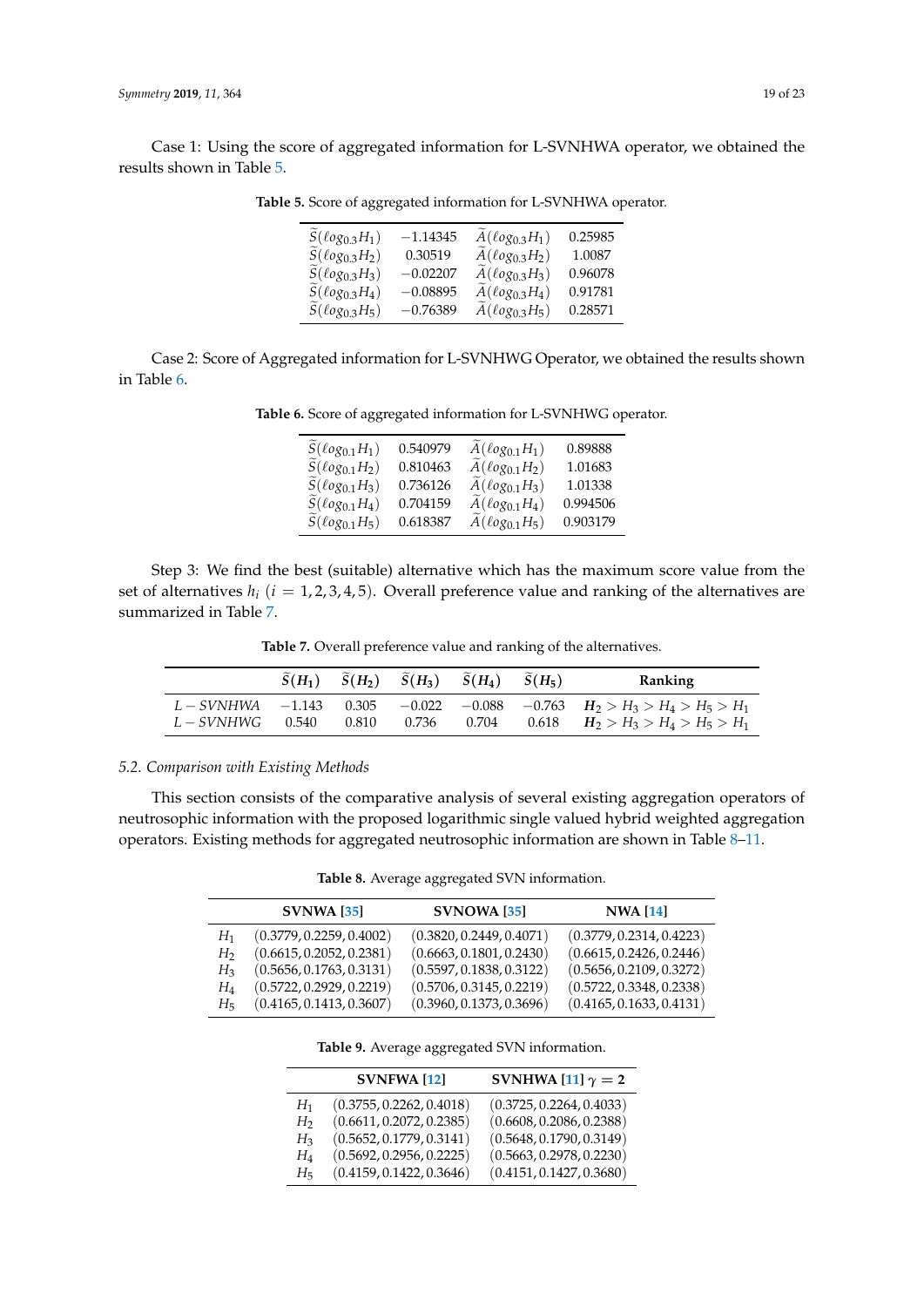|                | SVNHWA [11] $\gamma = 3$ | <b>L-SVNWA</b> [10]      |
|----------------|--------------------------|--------------------------|
| $H_1$          | (0.3693, 0.2266, 0.4048) | (0.3130, 0.1753, 0.3544) |
| H <sub>2</sub> | (0.6604, 0.2099, 0.2390) | (0.6486, 0.1989, 0.2313) |
| $H_3$          | (0.5645, 0.1800, 0.3157) | (0.4989, 0.1733, 0.3321) |
| $H_{4}$        | (0.5635, 0.3000, 0.2234) | (0.5585, 0.2736, 0.1942) |
| $H_{5}$        | (0.4143, 0.1432, 0.3714) | (0.2849, 0.1249, 0.3758) |

**Table 10.** Average aggregated SVN information.

**Table 11.** Average aggregated SVN information.

|                | L-SVNOWA <sup>[10]</sup> |
|----------------|--------------------------|
| $H_1$          | (0.3229, 0.1926, 0.3607) |
| H <sub>2</sub> | (0.6549, 0.1719, 0.2368) |
| $H_3$          | (0.4896, 0.1823, 0.3303) |
| $H_{4}$        | (0.5561, 0.2975, 0.1942) |
| $H_5$          | (0.2442, 0.1209, 0.3834) |

<span id="page-19-1"></span><span id="page-19-0"></span>Now, we analyze the ranking of the alternatives according to their aggregated information (in Table [12\)](#page-19-1).

| <b>Existing Operators</b> | <b>Ranking</b>                |
|---------------------------|-------------------------------|
| NWA [14]                  | $H_2 > H_3 > H_4 > H_5 > H_1$ |
| <b>SVNWA</b> [35]         | $H_2 > H_3 > H_4 > H_5 > H_1$ |
| SVNOWA <sup>[35]</sup>    | $H_2 > H_3 > H_4 > H_5 > H_1$ |
| <b>SVNWG</b> [35]         | $H_2 > H_3 > H_4 > H_5 > H_1$ |
| SVNOWG [35]               | $H_2 > H_3 > H_4 > H_5 > H_1$ |
| SVNFWA [12]               | $H_2 > H_3 > H_4 > H_5 > H_1$ |
| SVNHWA [11] $\gamma = 2$  | $H_2 > H_3 > H_4 > H_5 > H_1$ |
| SVNHWA [11] $\gamma = 3$  | $H_2 > H_3 > H_4 > H_5 > H_1$ |
| NWG [14]                  | $H_2 > H_3 > H_4 > H_5 > H_1$ |
| SVNFWG [12]               | $H_2 > H_3 > H_4 > H_5 > H_1$ |
| SVNHWG [11] $\gamma = 2$  | $H_2 > H_3 > H_4 > H_5 > H_1$ |
| SVNHWG [11] $\gamma = 3$  | $H_2 > H_3 > H_4 > H_5 > H_1$ |
| SNWEA [15]                | $H_2 > H_3 > H_5 > H_4 > H_1$ |
| L-SVNWA [10]              | $H_2 > H_4 > H_3 > H_5 > H_1$ |
| L-SVNOWA [10]             | $H_2 > H_4 > H_3 > H_5 > H_1$ |
| L-SVNWG [10]              | $H_2 > H_4 > H_3 > H_1 > H_5$ |
| L-SVNOWG <sup>[10]</sup>  | $H_2 > H_3 > H_4 > H_5 > H_1$ |
| <b>Proposed Operators</b> | Ranking                       |
| <b>L-SVNHWA</b>           | $H_2 > H_3 > H_4 > H_5 > H_1$ |
| L-SVNHWG                  | $H_2 > H_3 > H_4 > H_5 > H_1$ |
| L-GSVNWA                  | $H_2 > H_4 > H_3 > H_5 > H_1$ |
| L-GSVNWG                  | $H_2 > H_4 > H_3 > H_1 > H_5$ |

**Table 12.** Overall ranking of the alternatives.

The bast alternative was *H*2. The obtained results utilizing logarithmic single valued neutrosophic hybrid weighted operators and logarithmic generalized single valued neutrosophic weighted operators were same as results shows existing methods. Hence, this study proposed novel logarithmic aggregation operators to aggregate the neutrosophic information more effectively and efficiently. Utilizing the proposed logarithmic aggregation operators, we sound the best alternative from a set of alternatives given by the decision maker. Hence the proposed MCDM technique based on logarithmic operators lets us find the best alternative as an applications in decision support systems.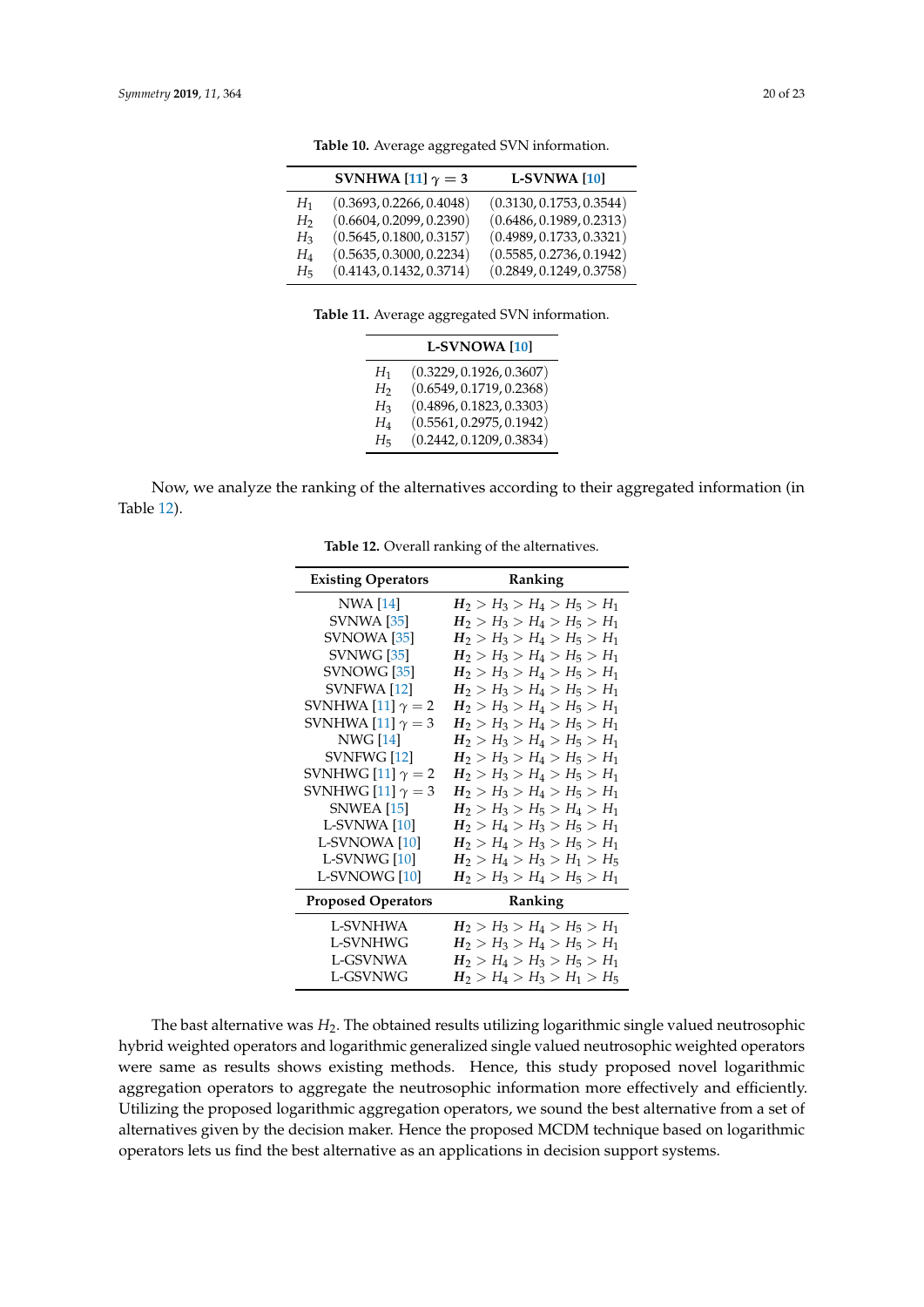## <span id="page-20-5"></span>**6. Conclusions**

In this work, an attempt has been made to present different kinds of logarithmic weighted averaging and geometric aggregation operators based on the single-valued neutrosophic set environment. Earlier, it has been observed that the various aggregation operators are defined under the SVNSs environment where the aggregation operators based on the algebraic or Einstein t-norm and t-conorm. In this paper, we proposed novel logarithmic hybrid aggregation operators and also logarithmic generalized averaging and geometric aggregation operators. Aggregation operators, namely L-SVNHWA, L-SVNHWG, L-GSVNWA and L-GSVNWA are developed under the SVNSs environment and we have studied their properties in detail. Further, depending on the standardization of the decision matrix and the proposed aggregation operators, a decision-making approach is presented to find the best alternative to the SVNSs environment. An illustrative example is taken for illustrating the developed approach, and their results are compared with some of the existing approaches of the SVNSs environment to show the validity of it. From the studies, we conclude that the proposed approach is more generic and suitable for solving the stated problem.

In the future, we shall link the proposed operators with some novel fuzzy sets, like as type 2 fuzzy sets, neutrosophic sets, and so on. Moreover, we may examine if our constructed approach can also be applied in different areas, such as personal evaluation, medical artificial intelligence, energy management and supplier selection evaluation.

**Author Contributions:** Conceptualization, S.A. (Shahzaib Ashraf) and S.A. (Saleem Abdullah); methodology, S.A. (Shahzaib Ashraf); software, S.A. (Shahzaib Ashraf); validation, S.A. (Shahzaib Ashraf), S.A. (Saleem Abdullah), F.S. and N.u.A.; formal analysis, F.S. and N.u.A.; investigation, S.A. (Shahzaib Ashraf); writing–original draft preparation, S.A.; writing–review and editing, S.A. (Shahzaib Ashraf); visualization, F.S.; supervision, S.A. (Saleem Abdullah); funding acquisition, F.S.

**Funding:** This research received no external funding.

**Acknowledgments:** The authors would like to thank the editor in chief, associate editor and the anonymous referees for detailed and valuable comments which helped to improve this manuscript.

**Conflicts of Interest:** The authors declare no conflict of interest.

## **References**

- <span id="page-20-0"></span>1. Zadeh, L.A. Fuzzy sets. *Inf. Control* **1965**, *8*, 338–353. [\[CrossRef\]](http://dx.doi.org/10.1016/S0019-9958(65)90241-X)
- <span id="page-20-1"></span>2. Atanassov, K.T. Intuitionistic fuzzy sets. *Fuzzy Sets Syst.* **1986**, *20*, 87–96. [\[CrossRef\]](http://dx.doi.org/10.1016/S0165-0114(86)80034-3)
- <span id="page-20-2"></span>3. Smarandache, F. A unifying field in logics: Neutrosophic logic. *Am. Res. Press Rehoboth* **1999**, 1–141.
- <span id="page-20-3"></span>4. Soria Frisch, A.; Koppen, M.; Sy, T. Is she gonna like it? automated inspection system using fuzzy aggregation. In *Intelligent Systems for Information Processing*; Elsevier: Amsterdam, The Netherlands, 2003; pp. 465–476.
- <span id="page-20-4"></span>5. Broumi, S.; Bakal, A.; Talea, M.; Smarandache, F.; Vladareanu, L. Applying Dijkstra algorithm for solving neutrosophic shortest path problem. In Proceedings of the 2016 International Conference on Advanced Mechatronic Systems (ICAMechS), Melbourne, VIC, Australia, 30 November–3 December 2016; IEEE: Piscataway, NJ, USA, 2016; pp. 412–416.
- 6. Broumi, S.; Bakal, A.; Talea, M.; Smarandache, F.; ALi, M. Shortest path problem under bipolar neutrosphic setting. *Appl. Mech. Mater.* **2017**, *859*, 59–66. [\[CrossRef\]](http://dx.doi.org/10.4028/www.scientific.net/AMM.859.59)
- 7. Broumi, S.; Bakal, A.; Talea, M.; Smarandache, F.; Vladareanu, L. Computation of shortest path problem in a network with sv-trapezoidal neutrosophic numbers. In Proceedings of the 2016 International Conference on Advanced Mechatronic Systems (ICAMechS), Melbourne, VIC, Australia, 30 November–3 December 2016; IEEE: Piscataway, NJ, USA, 2016; pp. 417–422.
- 8. Broumi, S.; Smarandache, F. Correlation coefficient of interval neutrosophic set. In *Applied Mechanics and Materials*; Trans Tech Publications: Zurich, Switzerland, 2013; Volume 436, pp. 511–517.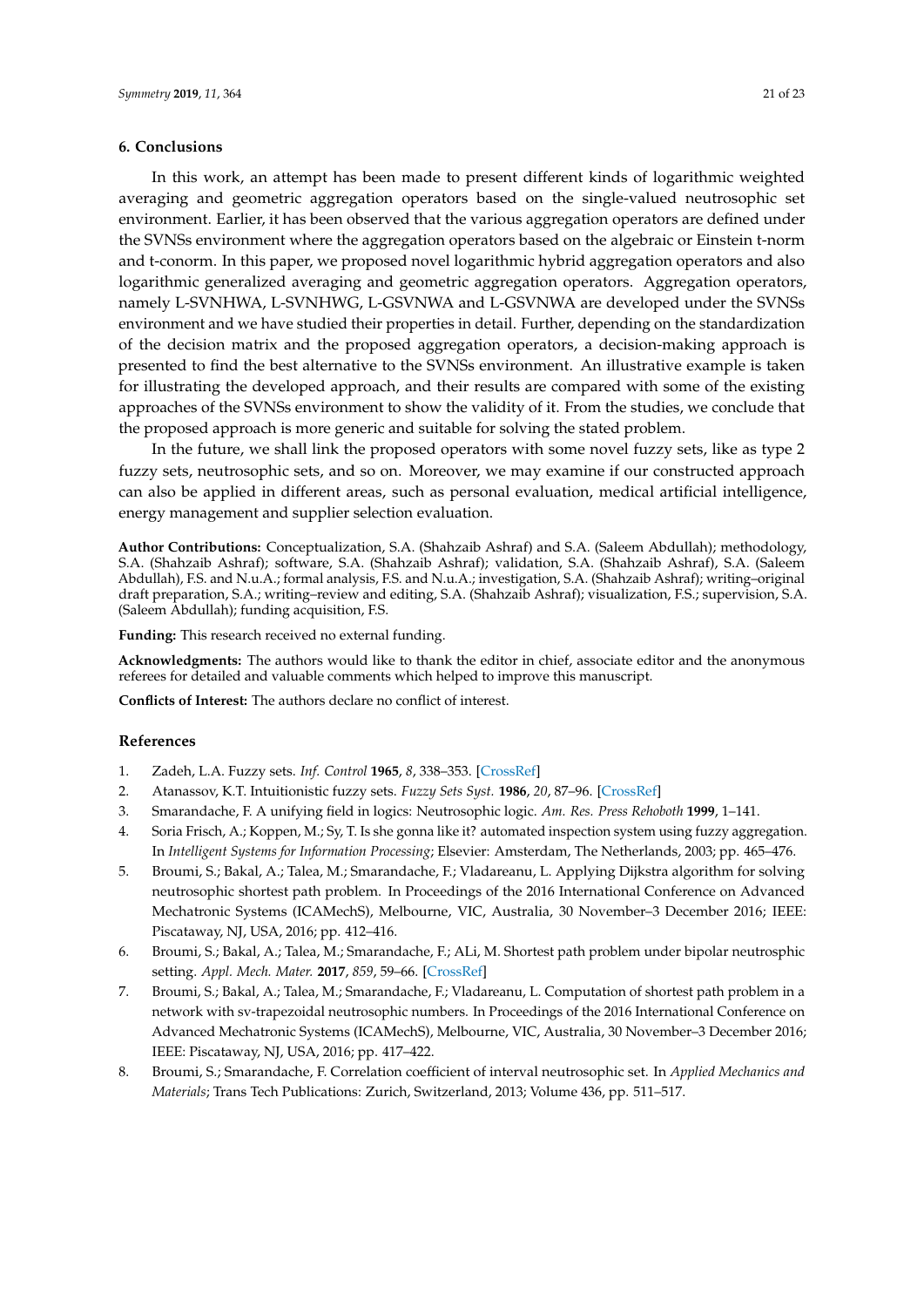- 9. Broumi, S.; Talea, M.; Smarandache, F.; Bakali, A. Decision-making method based on the interval valued neutrosophic graph. In Proceedings of the Future Technologies Conference (FTC), San Francisco, CA, USA, 6–7 December 2016; pp. 44–50.
- <span id="page-21-1"></span>10. Garg, H. New logarithmic operational laws and their applications to multiattribute decision making for single-valued neutrosophic numbers. *Cognit. Syst. Res.* **2018**, *52*, 931–946. [\[CrossRef\]](http://dx.doi.org/10.1016/j.cogsys.2018.09.001)
- <span id="page-21-10"></span>11. Liu, P.; Chu, Y.; Li, Y.; Chen, Y. Some generalized neutrosophic number hamacher aggregation operators and their application to group decision making. *Int. J. Fuzzy Syst.* **2014**, *16*, 242–255.
- <span id="page-21-9"></span>12. Nancy, G.H.; Garg, H. Novel single-valued neutrosophic decision making operators under frank norm operations and its application. *Int. J. Uncertain. Quant.* **2016**, *6*, 361–375. [\[CrossRef\]](http://dx.doi.org/10.1615/Int.J.UncertaintyQuantification.2016018603)
- <span id="page-21-7"></span>13. Ye, J. Single valued neutrosophic cross-entropy for multicriteria decision making problems. *Appl. Math. Model.* **2014**, *38*, 1170–1175. [\[CrossRef\]](http://dx.doi.org/10.1016/j.apm.2013.07.020)
- <span id="page-21-6"></span>14. Ye, J. Subtraction and division operations of simplified neutrosophic sets. *Information* **2017**, *8*, 51. [\[CrossRef\]](http://dx.doi.org/10.3390/info8020051)
- <span id="page-21-8"></span>15. Ye, J. Exponential operations and aggregation operators of interval neutrosophic sets and their decision making methods. *SpringerPlus* **2016**, *5*, 1488. [\[CrossRef\]](http://dx.doi.org/10.1186/s40064-016-3143-z) [\[PubMed\]](http://www.ncbi.nlm.nih.gov/pubmed/28018779)
- 16. Garg, H.; Nancy, G.H. Multi-Criteria Decision-Making Method Based on Prioritized Muirhead Mean Aggregation Operator under Neutrosophic Set Environment. *Symmetry* **2018**, *10*, 280. [\[CrossRef\]](http://dx.doi.org/10.3390/sym10070280)
- <span id="page-21-0"></span>17. Khan, Q.; Hassan, N.; Mahmood, T. Neutrosophic Cubic Power Muirhead Mean Operators with Uncertain Data for Multi-Attribute Decision-Making. *Symmetry* **2018**, *10*, 444. [\[CrossRef\]](http://dx.doi.org/10.3390/sym10100444)
- <span id="page-21-2"></span>18. Adlassnig, K.P. Fuzzy set theory in medical diagnosis. *IEEE Trans. Syst. Man Cybern.* **1986**, *16*, 260–265. [\[CrossRef\]](http://dx.doi.org/10.1109/TSMC.1986.4308946)
- 19. Ashraf, S.; Mahmood, T.; Abdullah, S.; Khan, Q. Different Approaches to Multi-Criteria Group Decision Making Problems for Picture Fuzzy Environment. *Bull. Braz. Math. Soc. New Ser.* **2018**, 1–25. [\[CrossRef\]](http://dx.doi.org/10.1007/s00574-018-0103-y)
- 20. Ashraf, S.; Mehmood, T.; Abdullah, S.; Khan, Q. Picture Fuzzy Linguistic Sets and Their Applications for Multi-Attribute Group. *Nucleus* **2018**, *55*, 66–73.
- 21. Zeng, S.; Asharf, S.; Arif, M.; Abdullah, S. Application of Exponential Jensen Picture Fuzzy Divergence Measure in Multi-Criteria Group Decision Making. *Mathematics* **2019**, *7*, 191. [\[CrossRef\]](http://dx.doi.org/10.3390/math7020191)
- 22. Ashraf, S.; Abdullah, S. Spherical aggregation operators and their application in multi attribute group decision making. *Int. J. Intell. Syst.* **2019**, *34*, 493–523. [\[CrossRef\]](http://dx.doi.org/10.1002/int.22062)
- 23. Ashraf, S.; Abdullah, S.; Mahmood, T.; Ghani, F.; Mahmood, T. Spherical fuzzy sets and their applications in multi-attribute decision making problems. *J. Intell. Fuzzy Syst.* **2019**, 1–16. [\[CrossRef\]](http://dx.doi.org/10.3233/JIFS-172009)
- 24. Wang, R.; Wang, J.; Gao, H.; Wei, G. Methods for MADM with Picture Fuzzy Muirhead Mean Operators and Their Application for Evaluating the Financial Investment Risk. *Symmetry* **2019**, *11*, 6. [\[CrossRef\]](http://dx.doi.org/10.3390/sym11010006)
- 25. Xu, Z. Intuitionistic fuzzy aggregation operators. *IEEE Trans. Fuzzy Syst.* **2007**, *15*, 1179–1187.
- 26. Zhang, H.; Zhang, R.; Huang, H.; Wang, J. Some Picture Fuzzy Dombi Heronian Mean Operators with Their Application to Multi-Attribute Decision-Making. *Symmetry* **2018**, *10*, 593. [\[CrossRef\]](http://dx.doi.org/10.3390/sym10110593)
- 27. Ashraf, S.; Abdullah, S.; Mahmood, T. GRA method based on spherical linguistic fuzzy Choquet integral environment and its application in multi attribute decision making problems. *Math. Sci.* **2018**, *12*, 263–275. [\[CrossRef\]](http://dx.doi.org/10.1007/s40096-018-0266-0)
- 28. Cuong, B.C. *Picture Fuzzy Sets—First Results. Part 1, Seminar Neuro-Fuzzy Systems with Applications*; Technical Report; Institute of Mathematics: Hanoi, Vietnam, 2013.
- 29. Deschrijver, G.; Cornelis, C.; Kerre, E.E. On the representation of intuitionistic fuzzy t-norms and t-conorms. *IEEE Trans. Fuzzy Syst.* **2004**, *12*, 45–61. [\[CrossRef\]](http://dx.doi.org/10.1109/TFUZZ.2003.822678)
- 30. Li, L.; Zhang, R.; Wang, J.; Shang, X.; Bai, K. A Novel Approach to Multi-Attribute Group Decision-Making with q-Rung Picture Linguistic Information. *Symmetry* **2018**, *10*, 172. [\[CrossRef\]](http://dx.doi.org/10.3390/sym10050172)
- <span id="page-21-3"></span>31. Xu, Z.; Yager, R.R. Some geometric aggregation operators based on intuitionistic fuzzy sets. *Int. J. Gen. Syst.* **2006**, *35*, 417–433. [\[CrossRef\]](http://dx.doi.org/10.1080/03081070600574353)
- <span id="page-21-4"></span>32. Smarandache, F. *Neutrosophy. Neutrosophic Probability, Set, and Logic*; ProQuest Information & Learning: Ann Arbor, MI, USA, 1998.
- <span id="page-21-5"></span>33. Wang, H.; Smarandache, F.; Zhang, Y.Q.; Sunderraman, R. Single valued neutrosophic sets. *Multispace Multistruct.* **2010**, *4*, 410–413.